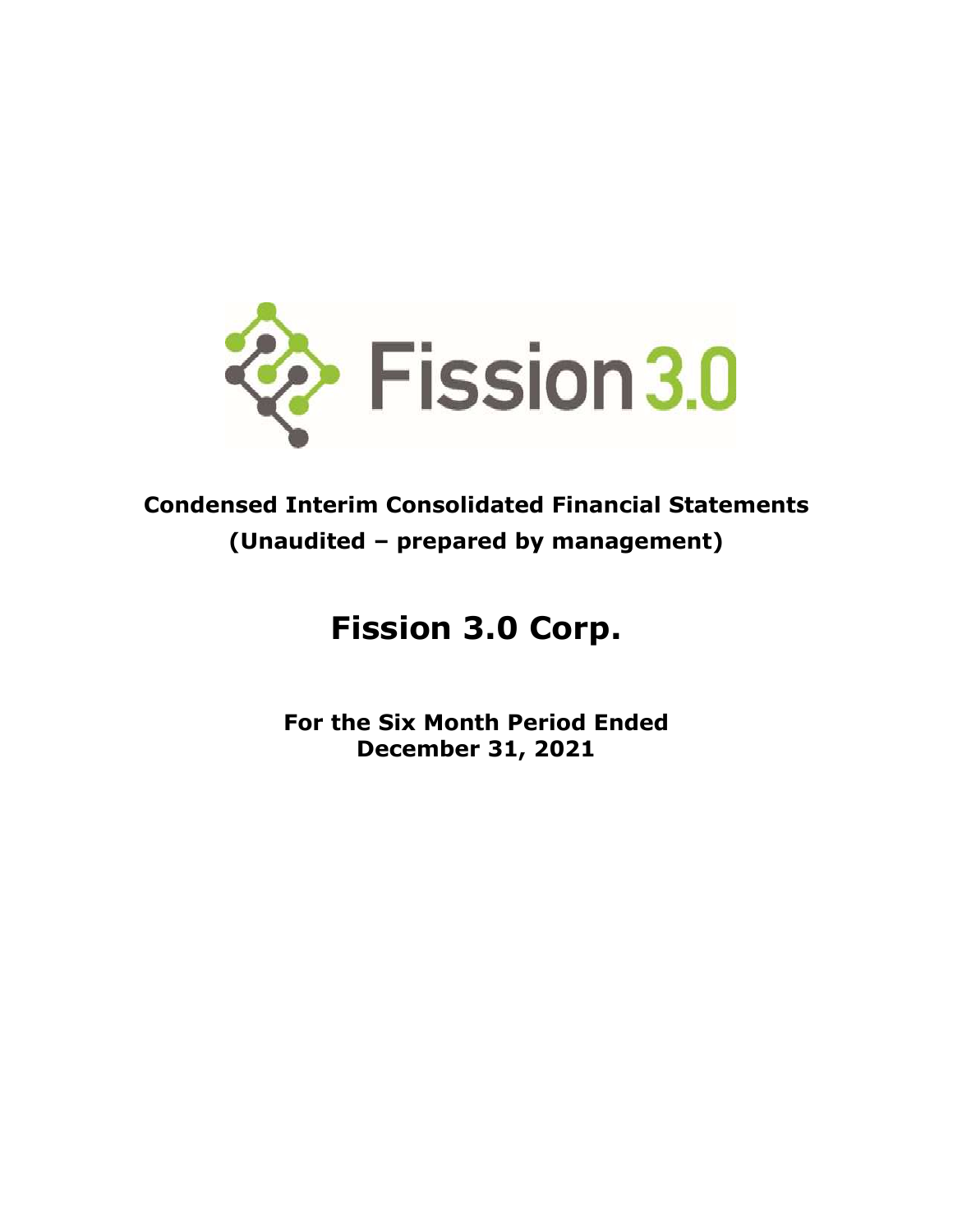# **Condensed Consolidated Interim Financial Statements**

# **(Unaudited – prepared by management)**

# **For the Six Month Period Ended December 31, 2021**

# **Notice**

In accordance with National Instrument 51-102 released by the Canadian Securities Administrators, the Company discloses that its auditors have not reviewed the condensed consolidated interim financial statements for the six months period ended December 31, 2021.

# **Table of contents**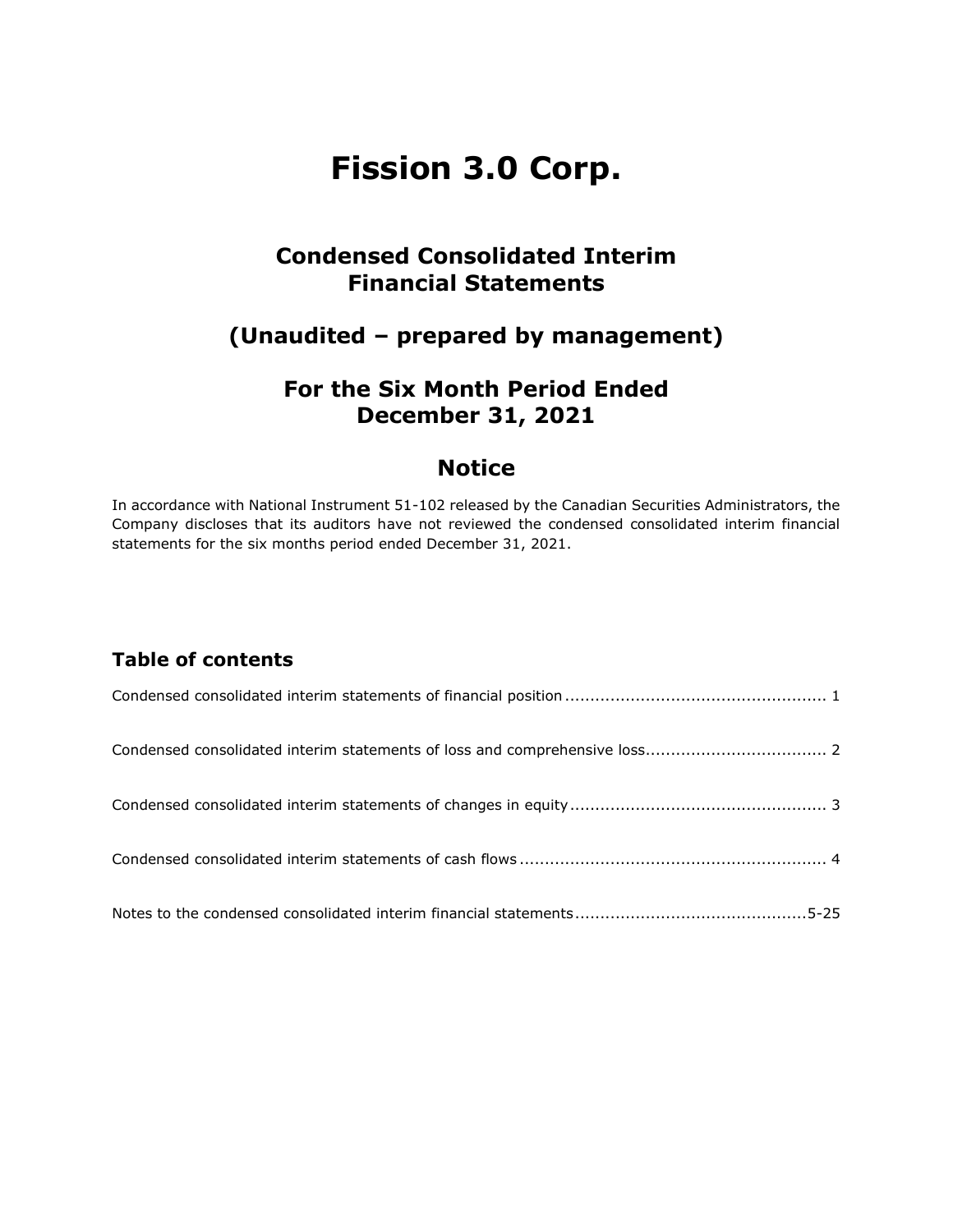Condensed Interim Consolidated statements of financial position (Expressed in Canadian dollars - Unaudited)

|                                            |                | December 31,   | June 30,     |
|--------------------------------------------|----------------|----------------|--------------|
|                                            | Note           | 2021           | 2021         |
| <b>ASSETS</b>                              |                | \$             | \$           |
| <b>Current assets</b>                      |                |                |              |
| Cash                                       | 8              | 17,143,675     | 1,694,948    |
| <b>GST</b> receivable                      |                | 50,738         | 25,550       |
| Deposits                                   |                | 9,134          | 9,134        |
| Prepaid expenses and deposits              |                | 45,841         | 107,880      |
|                                            |                | 17,249,388     | 1,837,512    |
| <b>Non-current assets</b>                  |                |                |              |
| Right of use asset                         | 6              | 177,279        |              |
| Property and equipment                     | 5              |                |              |
| Exploration and evaluation assets          | $\overline{7}$ | 11,405,196     | 11,598,075   |
|                                            |                | 11,582,475     | 11,598,075   |
|                                            |                |                |              |
| <b>TOTAL ASSETS</b>                        |                | 28,831,863     | 13,435,587   |
|                                            |                |                |              |
| <b>LIABILITIES</b>                         |                |                |              |
| <b>Current liabilities</b>                 |                |                |              |
| Right of use liability - short term        | 6              | 38,313         |              |
| Accounts payable and accrued liabilities   | 10             | 396,244        | 73,284       |
|                                            |                | 434,557        | 73,284       |
| Right of use liability - long term         | 6              | 144,613        |              |
| <b>Total Liabilities</b>                   |                | 579,170        | 73,284       |
|                                            |                |                |              |
| <b>SHAREHOLDERS' EQUITY</b>                |                |                |              |
| Share capital                              | 8              | 48,149,366     | 31,372,941   |
| Subscription receivables                   | 8              |                | (46, 275)    |
| Reserves                                   | 8              | 7,699,585      | 6,333,821    |
| Accumulated deficit                        |                | (27, 596, 258) | (24,298,184) |
|                                            |                | 28,252,693     | 13,362,303   |
| TOTAL LIABILITIES AND SHAREHOLDERS' EQUITY |                | 28,831,863     | 13,435,587   |

Nature of operations (Note 1)

Approved by the Board of Directors and authorized for issue on February 25, 2022

| "Devinder Randhawa" | "Steve   |
|---------------------|----------|
| Director            | Director |

 $t$ eve Cochrane"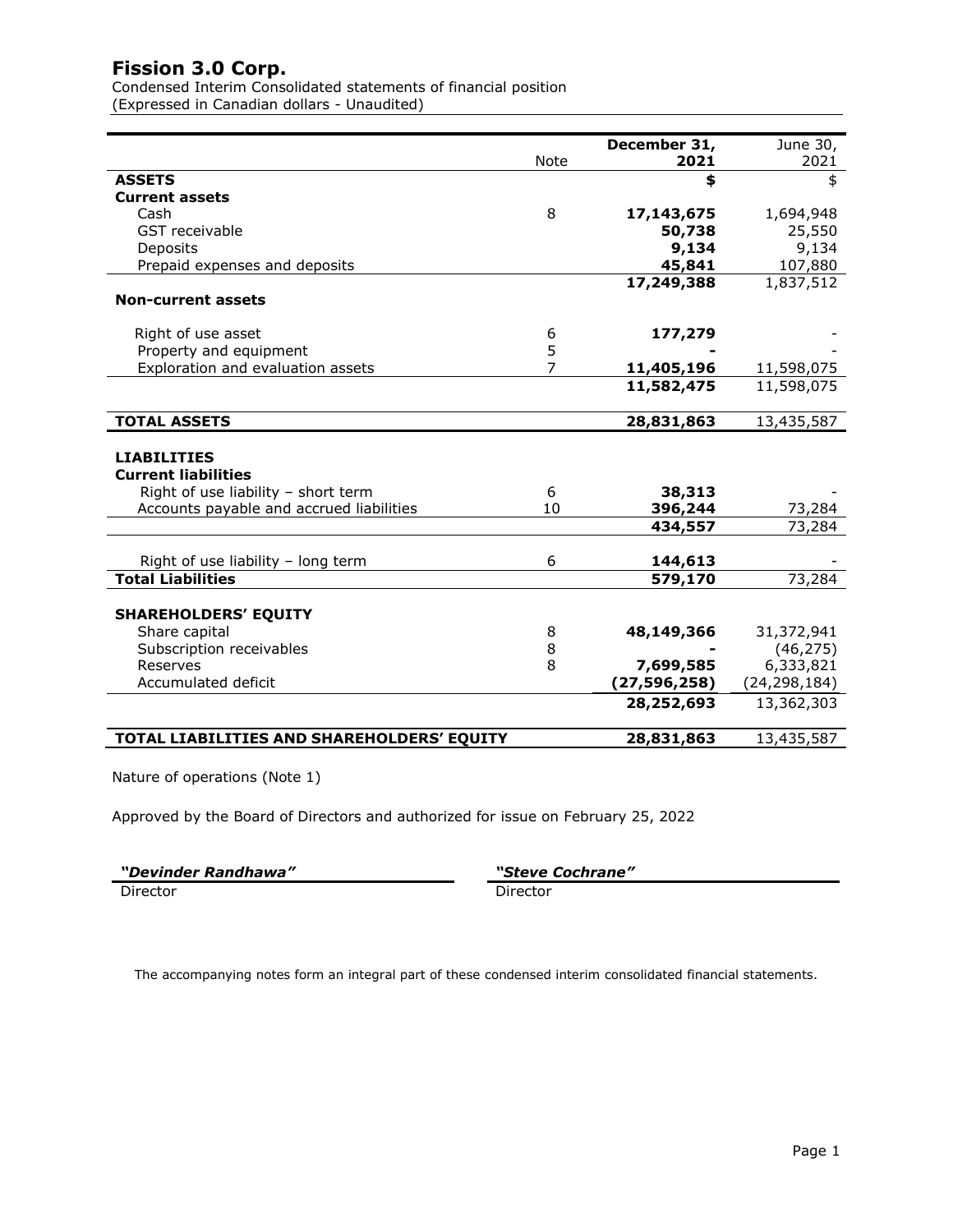Condensed Interim consolidated statements of loss and comprehensive loss (Expressed in Canadian dollars - Unaudited)

|                                          |             | <b>Three Months</b> | <b>Three Months</b> | <b>Six Months</b> | <b>Six Months</b> |
|------------------------------------------|-------------|---------------------|---------------------|-------------------|-------------------|
|                                          |             | ended               | ended               | ended             | ended             |
|                                          |             | December 31,        | December 31,        | December 31,      | December 31,      |
|                                          | <b>Note</b> | 2021                | 2020                | 2021              | 2020              |
|                                          |             | \$                  | \$                  | \$                | \$                |
| <b>EXPENSES</b>                          |             |                     |                     |                   |                   |
| Business development                     |             | 39,202              | 5,720               | 101,333           | 10,183            |
| Consulting and director fees             | 10          | 422,939             | 60,859              | 522,784           | 125,408           |
| Depreciation                             | 5           | 6,720               | 292                 | 6,720             | 584               |
| Office and administration                |             | 145,305             | 33,542              | 222,482           | 57,100            |
| Public relations and communications      |             | 1,387,298           | 31,581              | 1,392,265         | 109,887           |
| Professional fees                        |             | 172,889             | 26,612              | 193,150           | 26,909            |
| Right of use interest                    | 6           | 5,476               |                     | 5,476             |                   |
| Share-based compensation                 | 8           | 512,496             | 9,205               | 809,564           | 26,754            |
| Wages and benefits                       |             | 21,164              | 18,907              | 45,766            | 38,386            |
|                                          |             | (2,713,489)         | (186, 718)          | (3, 299, 540)     | (395, 211)        |
| <b>Other items:</b>                      |             |                     |                     |                   |                   |
| Foreign exchange loss                    |             | 3,338               | (627)               | 3,145             | (2,787)           |
| Interest income                          |             | (1,794)             | 30                  | (1,679)           | 58                |
| Loss on investments                      |             |                     | (28, 397)           |                   | (62, 429)         |
|                                          |             | (2,711,947)         | (28, 994)           | (3, 298, 074)     | (65, 158)         |
|                                          |             |                     |                     |                   |                   |
| Loss before income taxes                 |             | (2,711,947)         | (215, 712)          | (3, 298, 074)     | (460, 369)        |
| Deferred income tax recovery             |             |                     |                     |                   |                   |
| <b>Comprehensive loss for the period</b> |             | (2,711,947)         | (215, 712)          | (3, 298, 074)     | (460, 369)        |
|                                          |             |                     |                     |                   |                   |
| <b>Basic and Diluted Loss Per Share</b>  |             | (0.01)              | (0.00)              | (0.02)            | (0.00)            |
| <b>Weighted Average Number of Shares</b> |             |                     |                     |                   |                   |
| Outstanding                              |             | 251,378,501         | 161,853,371         | 217,940,410       | 156,607,469       |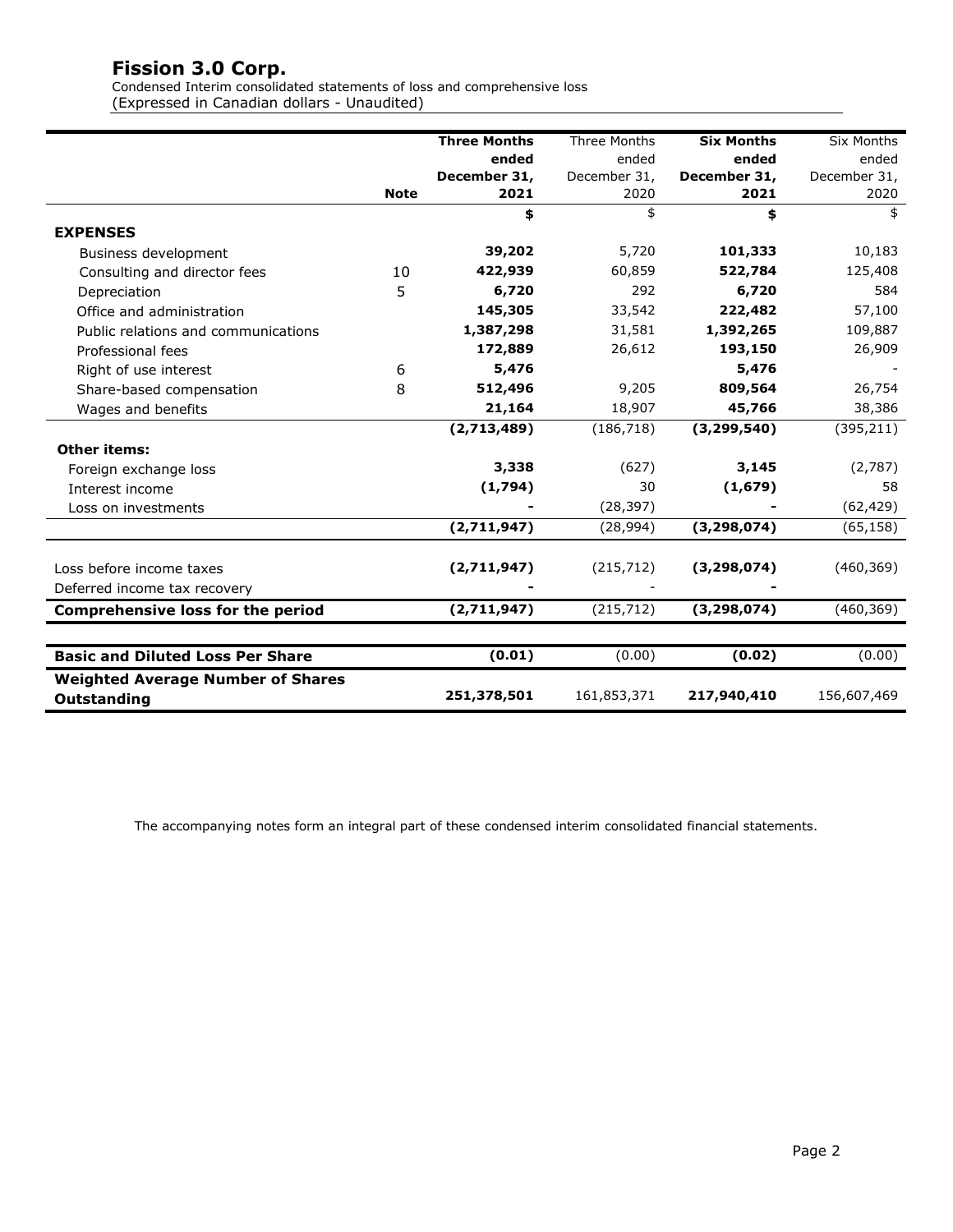Condensed interim consolidated statements of shareholder's equity (Expressed in Canadian dollars - Unaudited) 

|                                      | <b>Share Capital</b> |            |           |                |                |             |
|--------------------------------------|----------------------|------------|-----------|----------------|----------------|-------------|
|                                      | Number of            |            |           | Subscriptions  | Accumulated    |             |
|                                      | <b>Shares</b>        | Amount     | Reserves  | receivable     | Deficit        | Total       |
|                                      |                      | \$         | \$        | \$             |                | \$          |
| <b>Balance, June 30, 2020</b>        | 141,853,371          | 29,225,232 | 5,811,448 | $\blacksquare$ | (23,469,542)   | 11,567,138  |
| Common shares issued for cash        | 20,000,000           | 653,616    | 346,384   |                |                | 1,000,000   |
| Net loss                             |                      | (32, 728)  | (17, 344) |                |                | (50, 072)   |
| Share-based compensation             |                      |            | 26,754    |                |                | 26,754      |
| Net loss                             |                      |            |           |                | (460,369)      | (460,369)   |
| Balance, December 31, 2020           | 161,853,371          | 29,846,120 | 6,167,242 | $\blacksquare$ | (23,929,911)   | 12,083,451  |
|                                      |                      |            |           |                |                |             |
| <b>Balance, June 30, 2021</b>        | 182,343,202          | 31,372,941 | 6,333,821 | (46, 275)      | (24, 298, 184) | 13,362,303  |
| Private placements                   | 93,273,815           | 16,587,379 |           |                |                | 16,587,379  |
| Subscriptions receivable             |                      |            |           | 46,275         |                | 46,275      |
| Finder fees and share issuance costs |                      | (703,954)  |           |                |                | (703, 955)  |
| Broker warrants                      |                      | (556,200)  | 556,200   |                |                |             |
| Share-based compensation             |                      |            | 809,564   |                |                | 809,564     |
| Warrants exercised                   | 12,971,667           | 1,449,200  |           |                |                | 1,449,200   |
| Net loss                             |                      |            |           |                | (2,785,578)    | (2,785,578) |
| Balance, December 31, 2021           | 288,588,684          | 48,149,366 | 7,699,585 | $\blacksquare$ | (27,083,762)   | 28,252,693  |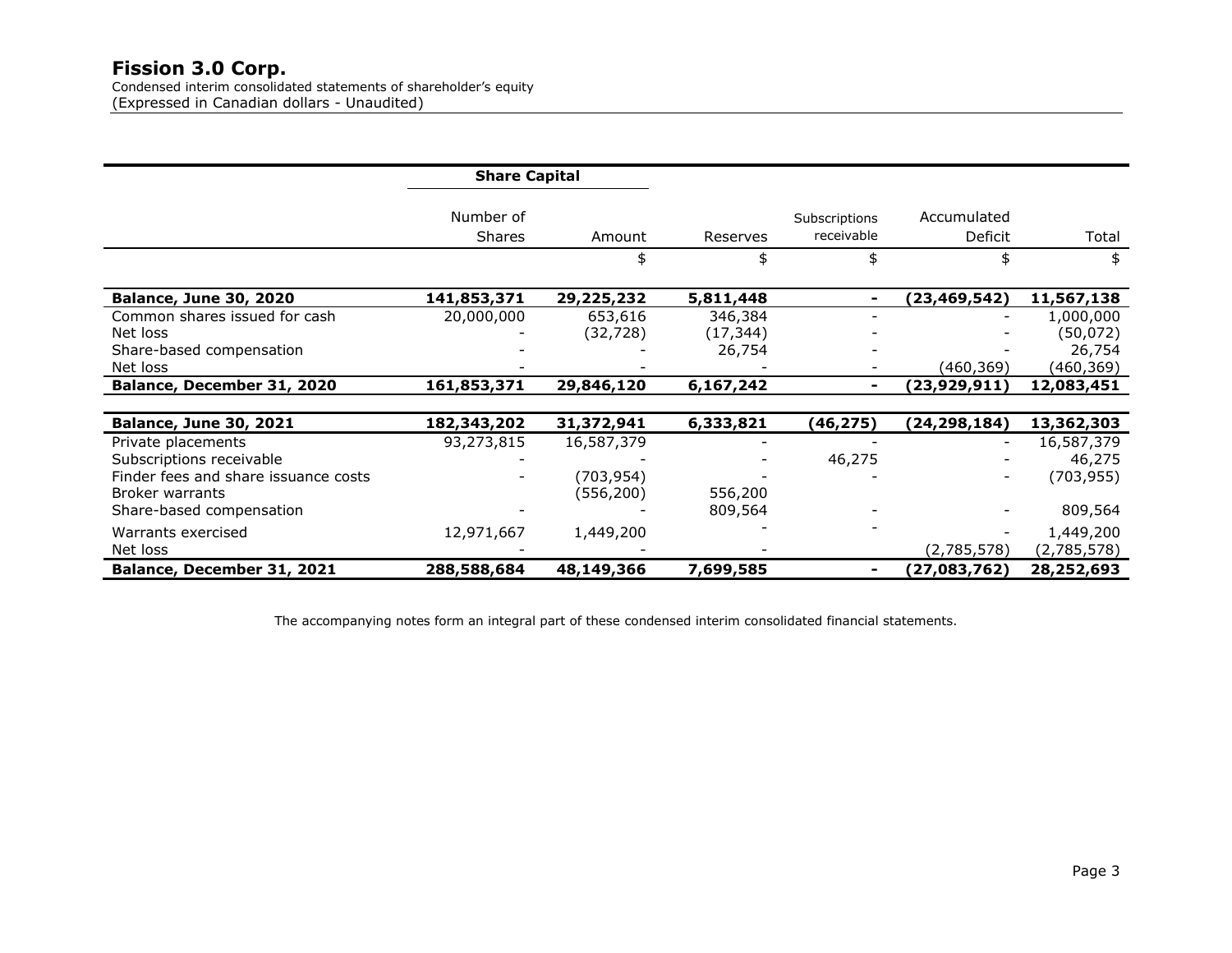Condensed interim consolidated statements of cash flow (Expressed in Canadian dollars - Unaudited)

|                                              | <b>Six Months</b> | Six Months    |
|----------------------------------------------|-------------------|---------------|
|                                              | ended             | ended         |
|                                              | December 31,      | December 31,  |
|                                              | 2021              | 2020          |
|                                              | \$                | \$            |
| <b>Operating activities</b>                  |                   |               |
| <b>Net loss</b>                              | (3, 298, 074)     | (460, 369)    |
| Non-cash items:                              |                   |               |
| Depreciation<br>Share-based compensation     | 6,720<br>809,564  | 584<br>26,754 |
| Exploration and evaluation assert impairment |                   | 62,429        |
| Right of use asset adjustment                | (1,073)           |               |
|                                              |                   |               |
| Changes in non-cash working capital items:   |                   |               |
| Amounts receivable                           | (25, 188)         | 7,868         |
| Prepaid expenses and deposits                | 62,039            | 1,965         |
| Accounts payable and accrued liabilities     | 322,961           | 100,597       |
| Cash flow used in operating activities       | (2, 123, 051)     | (260, 172)    |
| <b>Investing activities</b>                  |                   |               |
| Exploration and evaluation assets additions  | (407, 121)        | (119, 291)    |
| Property option receipts                     | 600,000           |               |
| Cash flow used in investing activities       | 192,879           | (119,291)     |
| <b>Financing activities</b>                  |                   |               |
| Private placement proceeds                   | 16,587,379        | 1,000,000     |
| Share subscriptions received                 | 46,275            |               |
| Finder fees and share issuance costs         | (703, 955)        | (50,072)      |
| Warrants exercised                           | 1,449,200         |               |
| Cash flow provided by financing activities   | 17,378,899        | 949,928       |
| Net change in cash                           | 15,448,727        | 570,465       |
| Cash, beginning of the period                | 1,694,948         | 96,672        |
| Cash, end of the period                      | 17,143,675        | 667,137       |

Supplemental disclosure with respect to cash flows (Note 8)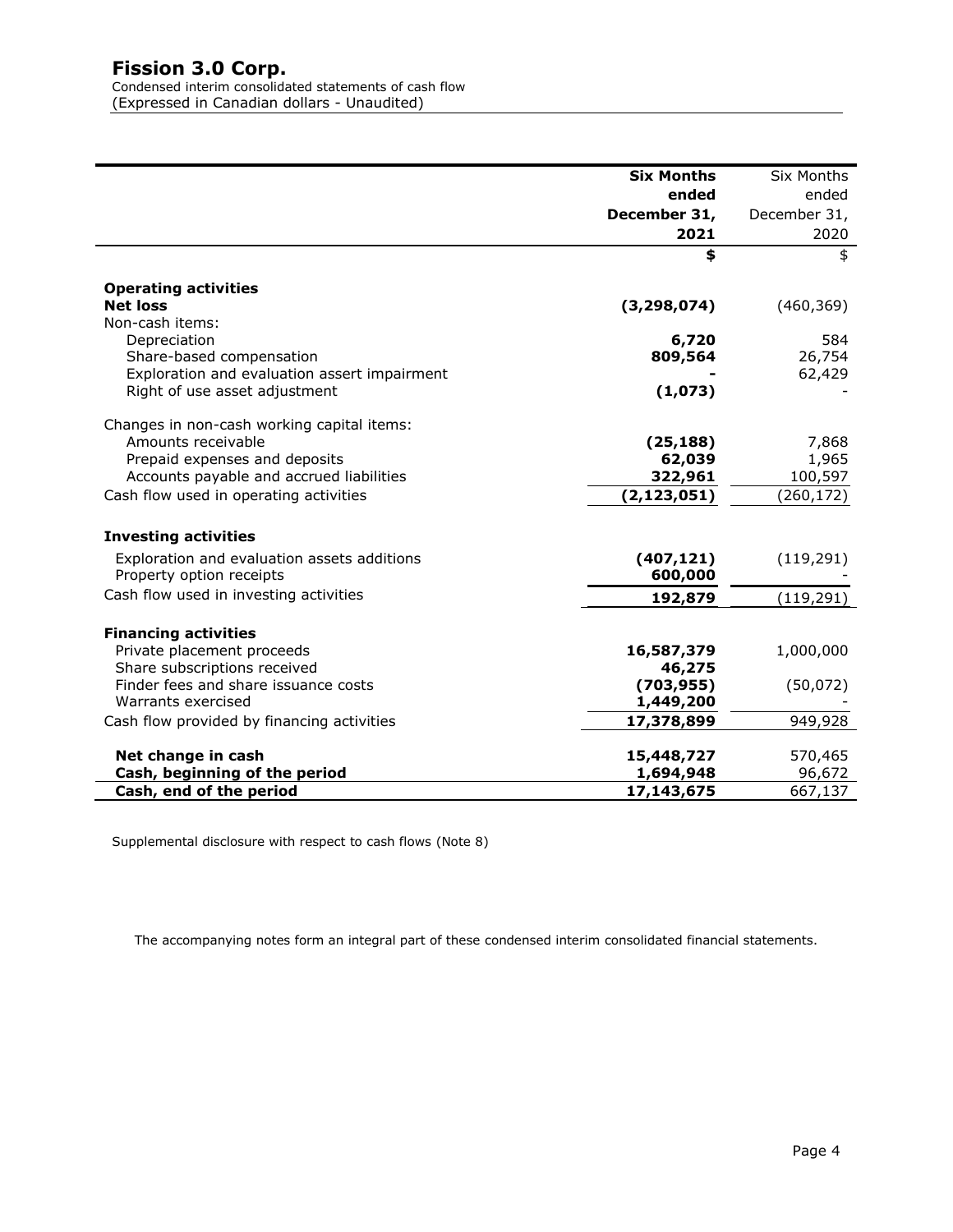#### **1. Nature of operations**

Fission 3.0 Corp. (the "Company" or "Fission 3.0") was incorporated on September 23, 2013 under the laws of the Canada Business Corporations Act in connection with a court approved plan of arrangement to reorganize Fission Uranium Corp. ("Fission Uranium") which was completed on December 6, 2013 (the "Fission Uranium Arrangement"). The Company's principal business activity is the acquisition and development of exploration and evaluation assets. To date, the Company has not generated revenues from operations and is considered to be in the exploration stage. The Company's head office is located at 750 – 1620 Dickson Ave., Kelowna, BC, V1Y 9Y2 and is listed on the TSX Venture Exchange under the symbol FUU, and on the Frankfurt Stock Exchange under the symbol 2F3.

The Company has not yet determined whether its exploration and evaluation assets contain ore reserves that are economically recoverable. The recoverability of the amounts shown for the exploration and evaluation assets, including the acquisition costs, is dependent upon the existence of economically recoverable reserves, the ability of the Company to obtain necessary financing to complete the development of those reserves, and upon future profitable production.

In March 2020, the World Health Organization declared coronavirus COVID-19 a global pandemic. This contagious disease outbreak, which has continued to spread, and any related adverse public health developments, have adversely affected workforces, economies, and financial markets globally, potentially leading to an economic downturn. It is not possible for the Company to predict the duration or magnitude of the adverse results of the outbreak and its effects on the Company's business or results of operations at this time.

These condensed interim consolidated financial statements have been prepared on the basis of accounting principles applicable to a going concern which assumes that the Company will be able to realize its assets and discharge its liabilities in the normal course of business for the foreseeable future. The Company's ability to continue as a going concern is dependent upon its ability to fund its operations through equity financing, joint ventures, option agreements or other means. As at December 31, 2021 the Company had cash of \$17,143,675 (June 30, 2021 - \$1,694,948) and a working capital balance of \$16,814,831 (June 30, 2021 - \$1,764,228).

#### **2. Basis of presentation**

#### *(a) Statement of compliance*

These condensed consolidated interim financial statements are unaudited and have been prepared in accordance with International Financial Reporting Standards ("IFRS") applicable to the preparation of interim financial statements, *IAS 34, Interim Financial Reporting* ("IAS 34") and do not contain all of the information required for annual financial statements. These unaudited condensed consolidated interim financial statements should be read in conjunction with the Company's audited financial statements for the year ended June 30, 2021 prepared in accordance with IFRS. These unaudited condensed consolidated interim financial statements were authorized for issue by the Board of Directors on February 25, 2022.

#### *(b) Basis of presentation*

These consolidated financial statements have been prepared on the historical cost basis except for certain financial instruments, which are measured at fair value. In addition, these consolidated financial statements have been prepared using the accrual basis of accounting, except for cash flow information.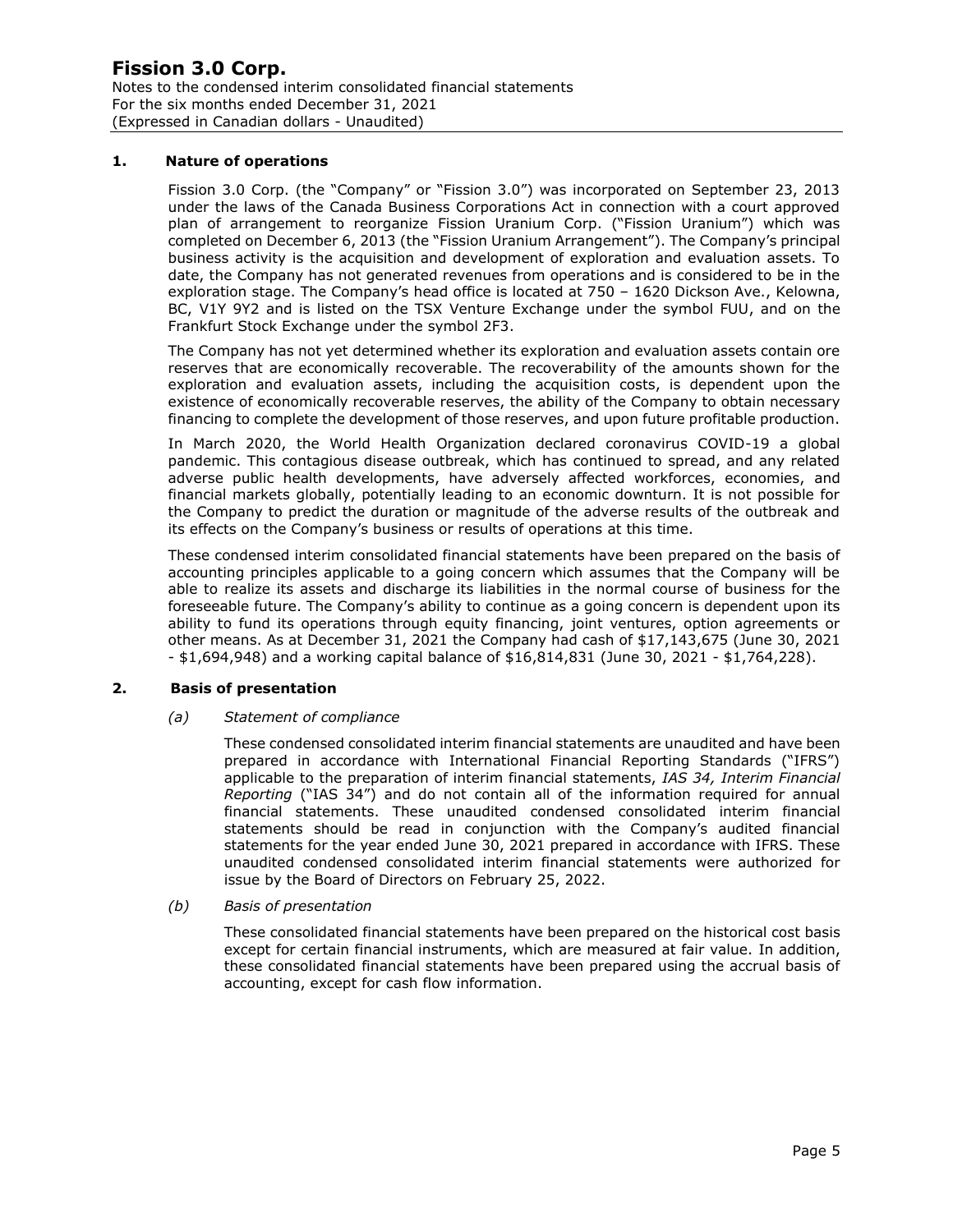Notes to the condensed interim consolidated financial statements For the six months ended December 31, 2021 (Expressed in Canadian dollars - Unaudited)

#### **2. Basis of presentation (continued)**

#### *(c) Basis of consolidation*

*The consolidated financial statements of the Company includes the 100% owned Fission Energy Peru S.A.C which has been inactive since 2020.* The Company consolidates subsidiaries when it is exposed, or has rights, to variable returns from its involvement with the subsidiaries and has the ability to affect those returns through its power over the subsidiaries. All intercompany balances eliminated on consolidation.

#### **3. Significant accounting policies**

*(a) Financial instruments* 

#### *Classification*

The Company classifies its financial instruments in the following categories: at fair value through profit and loss ("FVTPL"), at fair value through other comprehensive income (loss) ("FVTOCI") or at amortized cost. The Company determines the classification of financial assets at initial recognition. The classification of debt instruments is driven by the Company's business model for managing the financial assets and their contractual cash flow characteristics. Equity instruments that are held for trading are classified as FVTPL. For other equity instruments, on the day of acquisition the Company can make an irrevocable election (on an instrument-by-instrument basis) to designate them as at FVTOCI. Financial liabilities are measured at amortized cost, unless they are required to be measured at FVTPL (such as instruments held for trading or derivatives) or if the Company has opted to measure them at FVTPL.

The Company classifies its financial instruments as follows:

| <b>Financial Instrument</b>              | <b>Classification</b> |
|------------------------------------------|-----------------------|
| Cash                                     | <b>FVTPI</b>          |
| Accounts payable and accrued liabilities | Amortized cost        |

#### *Measurement*

Financial assets and liabilities at amortized cost are initially recognized at fair value plus or minus transaction costs, respectively, and subsequently carried at amortized cost less any impairment.

Financial assets and liabilities carried at FVTPL are initially recorded at fair value and transaction costs are expensed in the statements of loss. Realized and unrealized gains and losses arising from changes in the fair value of the financial assets and liabilities held at FVTPL are included in the statements of loss in the period in which they arise.

Selected investments in equity instruments at FVTOCI are initially recorded at fair value plus transaction costs. Subsequently they are measured at fair value, with gains and losses recognized in other comprehensive income (loss).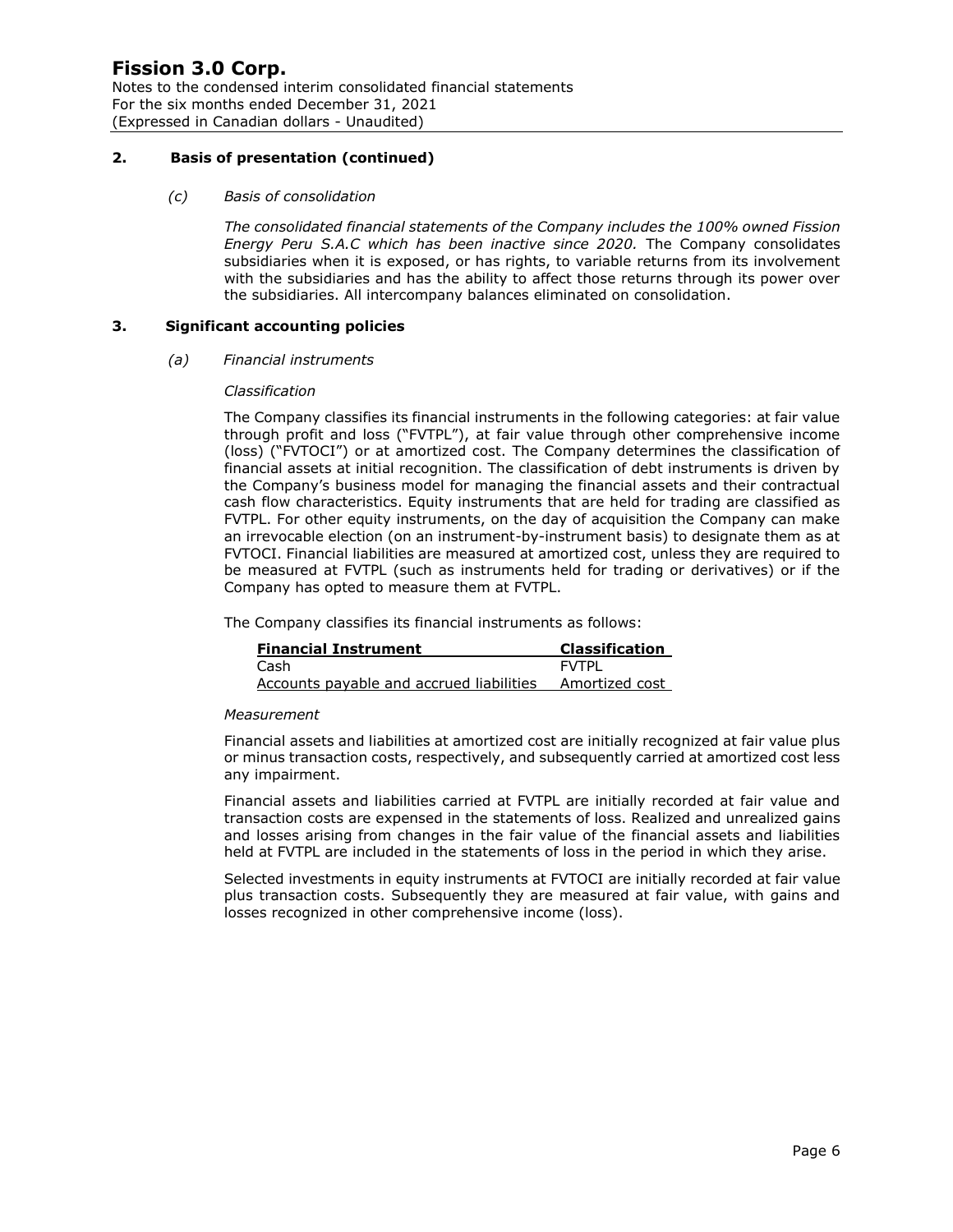Notes to the condensed interim consolidated financial statements For the six months ended December 31, 2021 (Expressed in Canadian dollars - Unaudited)

#### **3. Significant accounting policies (continued)**

#### *Impairment of financial assets at amortized cost*

The Company recognizes a loss allowance for expected credit losses on financial assets that are measured at amortized cost. At each reporting date, the Company measures the loss allowance for the financial asset at an amount equal to the lifetime expected credit losses if the credit risk on the financial asset has increased significantly since initial recognition. If at the reporting date, the financial asset has not increased significantly since initial recognition, the Company measures the loss allowance for the financial asset at an amount equal to the twelve month expected credit losses. The Company shall recognize in the statements of loss, as an impairment gain or loss, the amount of expected credit losses (or reversal) that is required to adjust the loss allowance at the reporting date to the amount that is required to be recognized.

#### *(a) Financial instruments (continued)*

#### *Derecognition of financial assets*

The Company derecognizes financial assets only when the contractual rights to cash flows from the financial assets expire, or when it transfers the financial assets and substantially all of the associated risks and rewards of ownership to another entity. Gains and losses on derecognition are generally recognized in the statements of loss.

#### *(b) Cash and cash equivalents*

Cash and cash equivalents consist of deposits in banks and redeemable term deposits that are readily convertible to cash. The Company's cash and cash equivalents are invested with major financial institutions and are not invested in any asset backed deposits/investments.

#### *(c) Foreign currency translation*

The consolidated financial statements are presented in Canadian dollars. The financial statements for the Company's subsidiary are measured using the currency of the primary economic environment in which the subsidiary operates (the "functional currency"). Each subsidiary determines its own functional currency and items included in the financial statements of each entity are measured using that functional currency. The functional currency determinations were conducted through an analysis of the consideration factors identified in *IAS 21, The Effects of Changes in Foreign Exchange Rates*.

The functional currency of the Company, and the Company's subsidiary are as follows:

- Fission 3.0 Corp. Canadian Dollar
- (iv)Fission Energy Peru S.A.C. Peruvian New Sol

#### *Transactions and balances*

Foreign currency transactions are translated into the Company's functional currency using the exchange rates prevailing at the date of the transactions. Foreign exchange gains and losses resulting from the settlement of such transactions and from the translation of monetary assets and liabilities denominated in foreign currencies at exchange rates prevailing at the reporting date are recognized in profit or loss.

Translation differences on assets and liabilities carried at fair value are reported as part of the fair value gain or loss.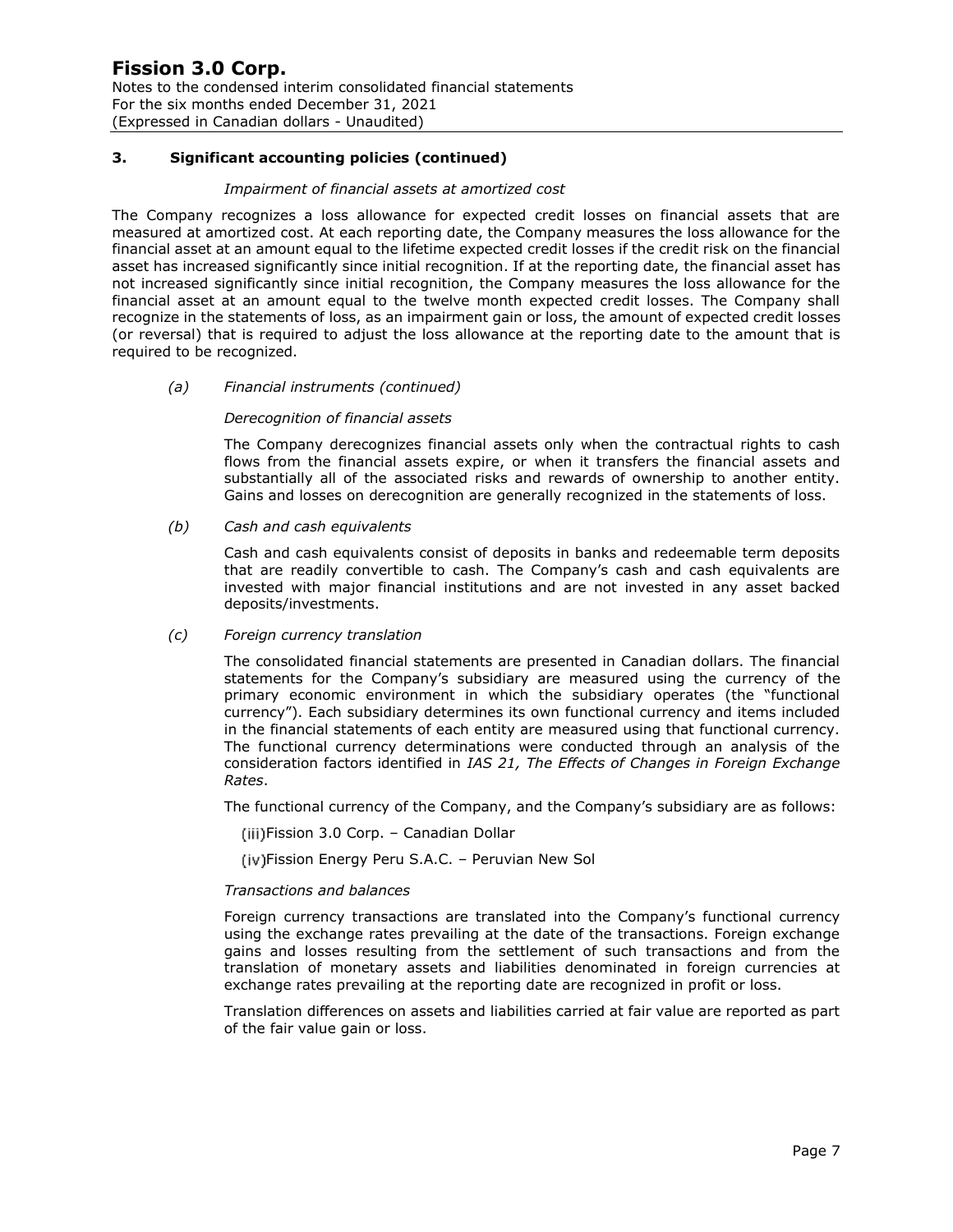Notes to the condensed interim consolidated financial statements For the six months ended December 31, 2021 (Expressed in Canadian dollars - Unaudited)

#### **3. Significant accounting policies (continued)**

*(d) Foreign operations*

The assets and liabilities of foreign operations are translated into Canadian dollars at the rate of exchange prevailing at the reporting date and income and expenses are translated at exchange rates prevailing at the date of transactions. The exchange differences arising on the translation are recognized in other comprehensive income/(loss). On disposal of a foreign operation, the component of other comprehensive income/(loss) relating to that particular foreign operation is recognized in profit or loss.

#### *(e) Property and equipment*

Property and equipment is stated at cost, less accumulated depreciation and impairment charges. Carrying amounts of property and equipment are depreciated to their estimated residual values. Depreciation is calculated on a straight-line basis at the following annual rates based on estimated useful lives:

| Geological equipment                                                                                                                                                                                                           | 20% |
|--------------------------------------------------------------------------------------------------------------------------------------------------------------------------------------------------------------------------------|-----|
| Construction of the conditions of the construction of the condition of the condition of the condition of the condition of the condition of the condition of the condition of the condition of the condition of the condition o | nn  |

- Computer hardware 30%
- Building 4%

An item of property and equipment is derecognized upon disposal or when no future economic benefits are expected to arise from the continued use of the asset. Any gain or loss arising on disposal of the asset, determined as the difference between the net disposal proceeds and the carrying amount of the asset, is recognized in profit or loss.

When an item of property and equipment comprises major components with different useful lives, the components are accounted for as separate items of property and equipment.

The Company's tangible and intangible assets are reviewed for an indication of impairment at each statement of financial position date. If indication of impairment exists, the asset's recoverable amount is estimated. An impairment loss is recognized when the carrying amount of an asset exceeds its recoverable amount. Impairment losses are recognized in profit and loss for the period.

#### *(f) Exploration and evaluation assets*

The Company records exploration and evaluation assets which consist of the costs of acquiring licenses for the right to explore and costs associated with exploration and evaluation activity, at cost. All direct and indirect costs related to the acquisition, exploration and development of exploration and evaluation assets are capitalized by property.

The exploration and evaluation assets are capitalized until the technical feasibility and commercial viability of the extraction of mineral resources in an area of interest are demonstrable. Exploration and evaluation assets are then assessed for impairment and reclassified to mining property and development assets within property and equipment. If an exploration and evaluation property interest is abandoned, both the acquisition costs and the exploration and evaluation costs will be written off to operations in the period of abandonment.

On an ongoing basis, exploration and evaluation assets are reviewed on a property-byproperty basis to consider if there are any indicators of impairment, including the following:

- (i) Whether the exploration on the property has significantly changed, such that previously identified resource targets are no longer being pursued;
- (ii) Whether exploration results to date are promising and whether additional exploration work is being planned in the foreseeable future; and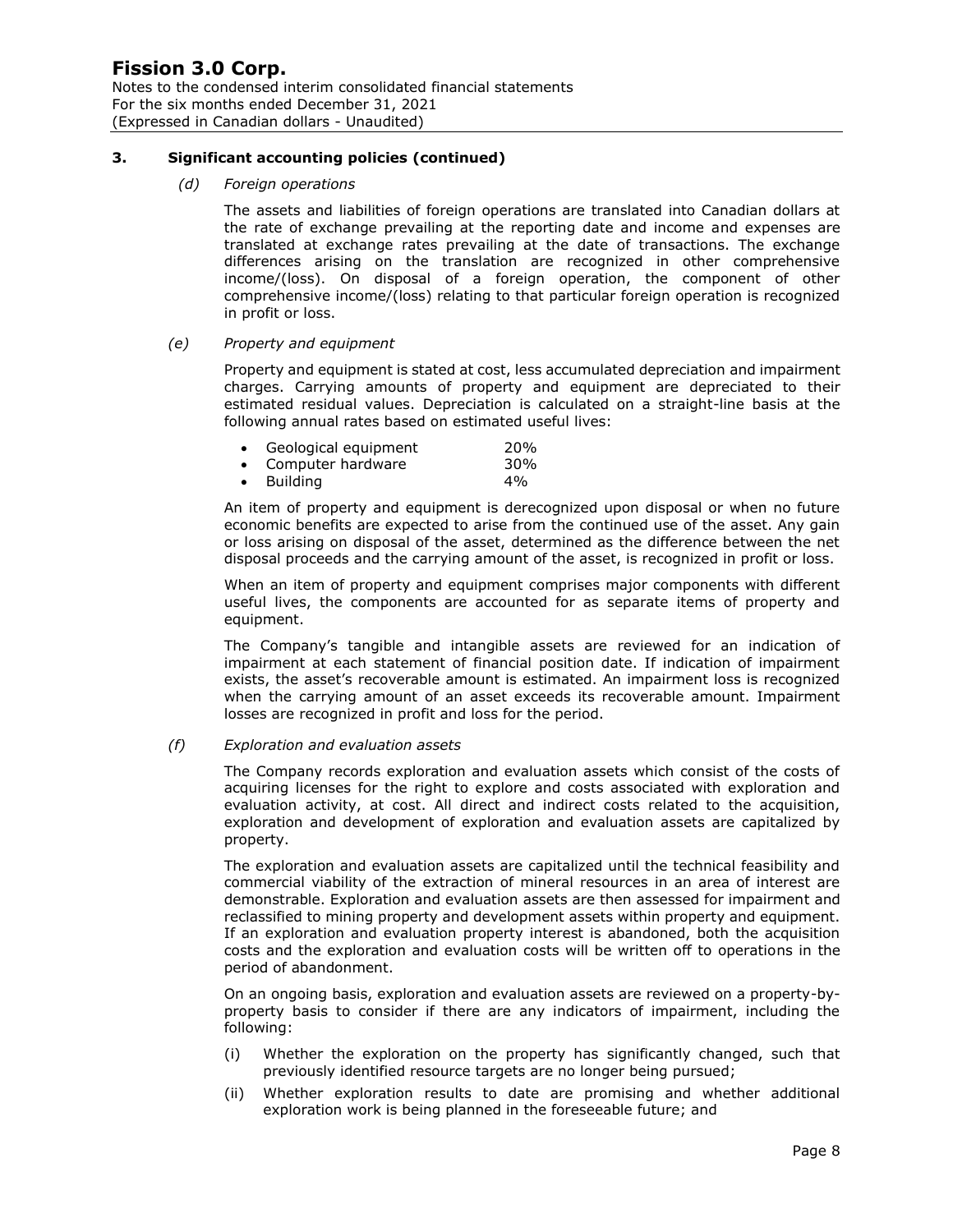Notes to the condensed interim consolidated financial statements For the six months ended December 31, 2021 (Expressed in Canadian dollars - Unaudited)

#### **2. Significant accounting policies (continued)**

(iii) Whether remaining claim tenure terms are sufficient to conduct necessary studies or exploration work.

#### *(e) Exploration and evaluation assets (continued)*

If any indication of impairment exists, an estimate of the exploration and evaluation asset's recoverable amount is calculated. The recoverable amount is determined as the higher of the fair value less costs of disposal for the exploration and evaluation property interest and their value in use. The fair value less costs of disposal and the value in use are determined for an individual exploration and evaluation property interest, unless the exploration and evaluation property interest does not generate cash inflows that are largely independent of other exploration and evaluation property interests. If this is the case, the exploration and evaluation property interests are grouped together into cash generating units ("CGUs") for impairment purposes.

If the recoverable amount of an asset is estimated to be less than its carrying amount, the carrying amount of the asset is reduced to its recoverable amount and the impairment loss is recognized in profit or loss for the period.

Where an impairment subsequently reverses, the carrying amount of the asset (or CGU) is increased to the revised estimate and its recoverable amount, but to an amount that does not exceed the carrying amount that would have been determined had no impairment loss been recognized for the asset (or CGU) in prior periods. A reversal of an impairment loss is recognized in profit or loss in the period in which that determination was made.

#### *(f) Agents warrants and warrants*

Warrants issued to agents in connection with a financing are recorded at fair value using the Black-Scholes Option Pricing Model and charged to share issue costs associated with the offering with an offsetting credit to reserves in shareholders' equity.

#### *(g) Flow-through shares*

Resource expenditure deductions for income tax purposes related to exploration activities funded by flow-through share arrangements are renounced to investors under Canadian income tax legislation. On issuance, the Company separates the flow-through share into i) a flow-through share premium, equal to the difference between the current market price of the Company's common shares and the issue price of the flow through share and ii) share capital. Upon eligible exploration expenditures being incurred, the Company recognizes a deferred tax liability for the amount of tax reduction renounced to the shareholders. The premium is recognized as other income and the related deferred tax is recognized as a tax provision.

Proceeds received from the issuance of flow-through shares must be expended on Canadian resource property exploration within a period of two years. Failure to expend such funds after the end of the first year as required under the Canadian income tax legislation will result in a Part XII.6 tax to the Company on flow-through proceeds renounced under the "Look-back" Rule. When applicable, this tax is accrued as flowthrough share tax expense until paid.

#### *(h) Share Capital*

Share capital includes cash consideration received for share issuances, net of commissions and share issue costs. Common shares issued for non-monetary consideration are recorded at their fair market value based upon the trading price of the Company's shares on the Exchange on the date of the agreement.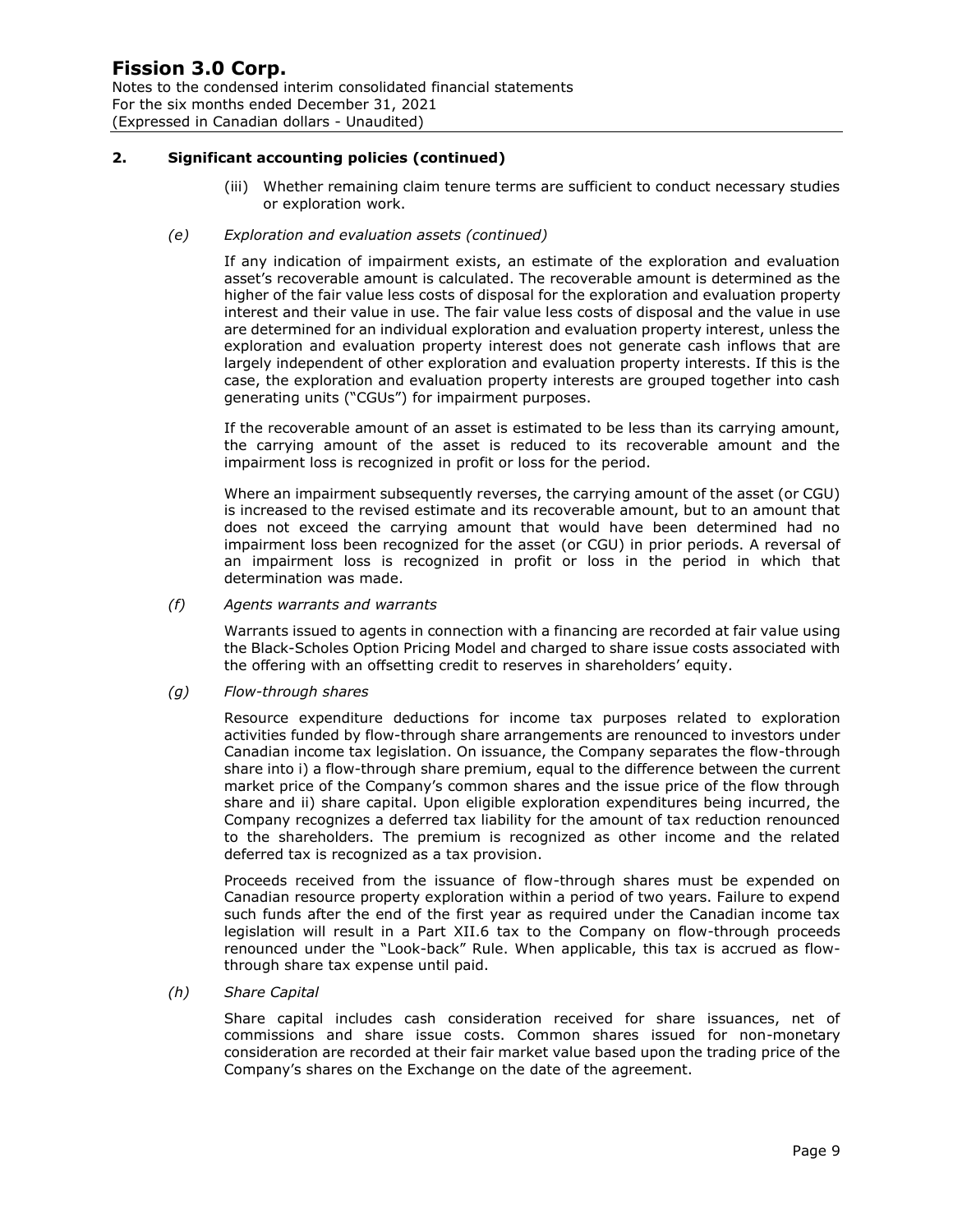Notes to the condensed interim consolidated financial statements For the six months ended December 31, 2021 (Expressed in Canadian dollars - Unaudited)

#### **3. Significant accounting policies (continued)**

#### *(h) Share Capital (continued)*

The proceeds from the issue of units is allocated between common shares and common share purchase warrants on a prorated basis on relative fair values as follows: the fair value of common shares is based on the market close on the date the units are issued; and the fair value of the common share purchase warrants is determined using the Black-Scholes option pricing model.

#### *(i) Share-based payments*

The Company has a stock option plan whereby it is authorized to grant stock options to directors, officers, employees and consultants. Directors, officers, employees and consultants are classified as employees who render personal services to the entity and either i) are regarded as employees for legal or tax purposes, ii) work for an entity under its direction in the same way as directors, officers, employees and consultants who are regarded as employees for legal or tax purposes, or iii) the services rendered are similar to those rendered by employees.

The fair value of equity settled stock options issued to employees is measured on the grant date, using the Black-Scholes Option Pricing Model with assumptions for risk-free interest rates, dividend yields, volatility of the expected market price of the Company's common shares and an expected life of the options. The fair value less estimated forfeitures is charged over the vesting period of the related options to profit or loss unless it meets the criteria for capitalisation to the exploration and evaluation assets with a corresponding credit to other capital reserves in equity. Stock options granted with graded vesting schedules are accounted for as separate grants with different vesting periods and fair values.

The share-based awards issued to non-employees are generally measured on the fair value of goods or services received unless that fair value cannot be reliably measured. This fair value shall be measured at the date the entity obtains the goods or the counterparty renders service. If the fair value of goods or services received cannot be reliably measured, the fair value of the share-based payments to non-employees are periodically re-measured using the Black-Scholes option pricing model until the counterparty performance is complete.

When the stock options are exercised, the proceeds are credited to share capital and the fair value of the options exercised is reclassified from other capital reserves to share capital. The estimated forfeitures are based on historical experience and reviewed on a quarterly basis to determine the appropriate forfeiture rate based on past, present and expected forfeitures.

#### *(j) Income taxes*

Current tax is the expected tax payable or receivable on the taxable income or loss for the year, using tax rates enacted or substantively enacted at the end of each reporting period, and includes any adjustments to tax payable or receivable in respect of previous years.

Deferred income taxes are recorded using the liability method whereby deferred tax is recognized in respect of temporary differences between the carrying amounts of assets and liabilities for financial reporting purposes. Deferred tax is measured at the tax rates that are expected to be applied to temporary differences when they are realized or settled, based on the laws that have been enacted or substantively enacted by the end of the reporting period.

Deferred tax is not recognized for temporary differences which arise on the initial recognition of assets or liabilities in a transaction that is not a business combination and that affects neither accounting, nor taxable profit or loss.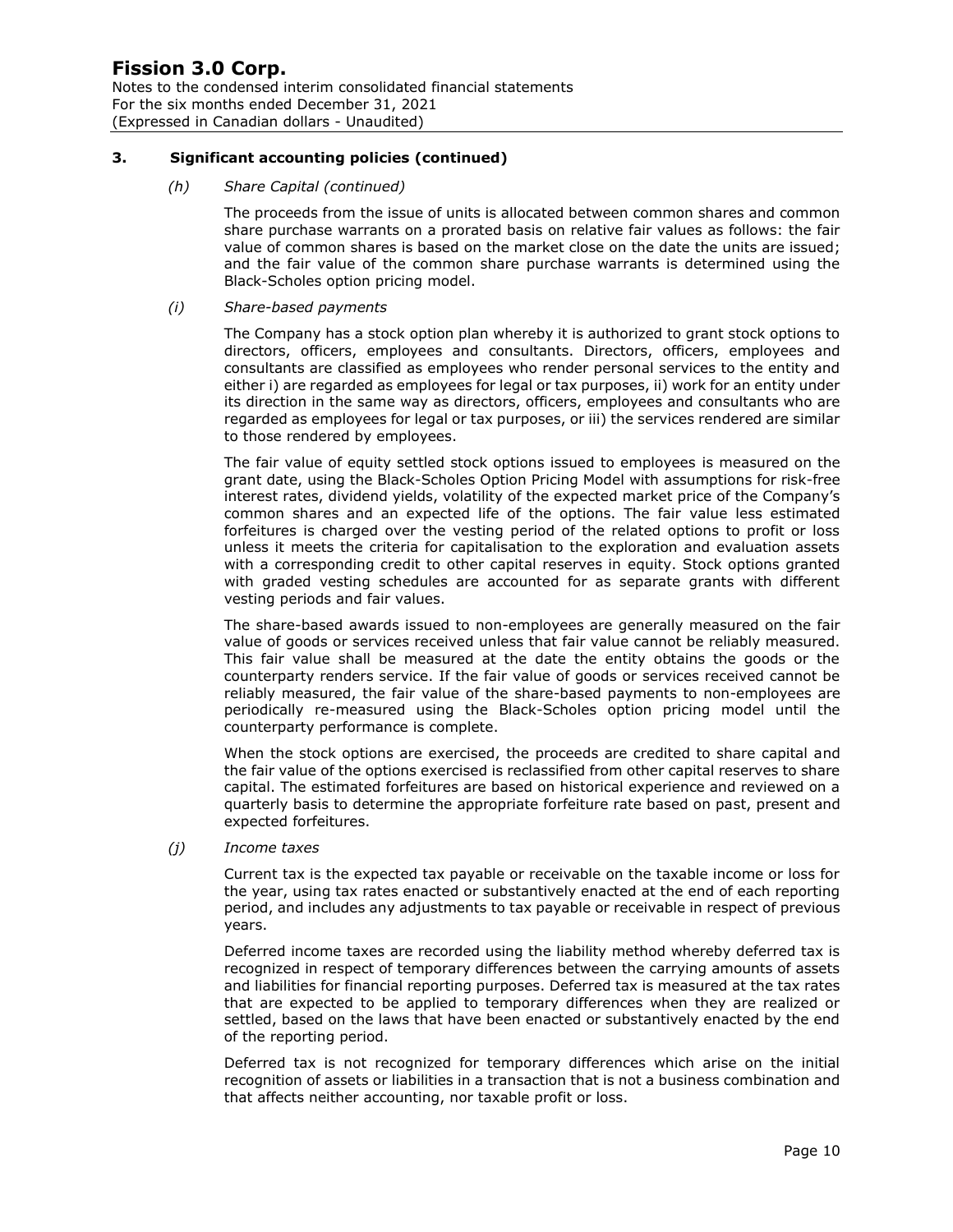Notes to the condensed interim consolidated financial statements For the six months ended December 31, 2021 (Expressed in Canadian dollars - Unaudited)

#### **3. Significant accounting policies (continued)**

#### *(j) Income taxes (continued)*

A deferred tax asset is recognized for unused tax losses, tax credits and deductible temporary differences, to the extent that it is probable that future tax profits will be available against which they can be utilized. Deferred tax assets are reviewed at each reporting date and are reduced to the extent that it is no longer probable that the related tax benefit will be realized.

#### *(k) Loss per share*

The Company presents basic and diluted loss per share for its common shares, calculated by dividing the loss attributable to common shareholders of the Company by the weighted average number of common shares outstanding during the period. Diluted loss per share does not adjust the gain or loss attributable to common shareholders when the effect is anti-dilutive.

#### *(l) Related party transactions*

Parties are considered to be related if one party has the ability, directly or indirectly, to control the other party or exercise significant control over the other party in making financial and operating decisions. Related parties may be individuals or corporate entities. A transaction is considered to be a related party transaction when there is a transfer of resources, services or obligations between related parties.

#### *(m) Leases*

At inception of a contract, the Company assesses whether a contract is, or contains, a lease. A contract is, or contains, a lease if the contract conveys the right to control the use of an identified asset over a period of time in exchange for consideration. The Company assesses whether the contract involves the use of an identified asset, whether it has the right to obtain substantially all of the economic benefits from the use of the asset during the term of the contract and it has the right to direct the use of the asset.

The right-of-use asset is subsequently depreciated from the commencement date to the earlier of the end of the lease term, or the end of the useful life of the asset. The rightof-use asset may be reduced due to impairment losses, if any, and adjusted for certain remeasurements of the lease liability.

A lease liability is initially measured at the present value of the lease payments that are not paid at the commencement date discounted by the interest rate implicit in the lease or, if that rate cannot be readily determined the incremental borrowing rate. The lease liability is subsequently measured at amortized cost using the effective interest method. Lease payments included in the measurement of the lease liability comprise fixed payments, variable lease payments, and amounts expected to be payable at the end of the lease term.

The Company does not recognize the right-of-use assets and lease liabilities for shortterm leases that have a lease term of twelve months or less. The lease payments associated with these leases are charged directly to income on a straight-line basis over the lease term. Please see Note 6.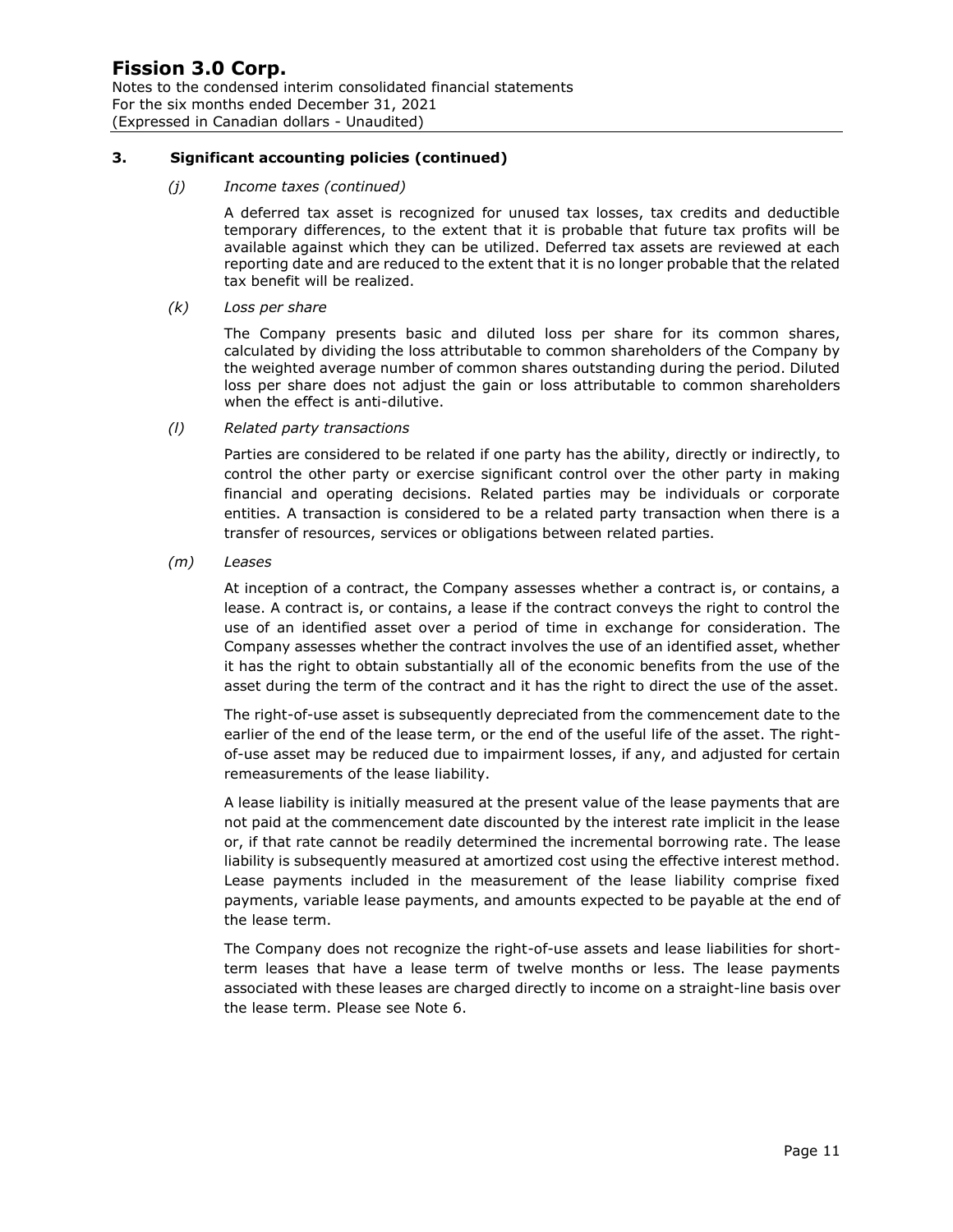#### **4. Key estimates and judgements**

The key assumptions concerning the future and other key sources of estimation uncertainty at the reporting date, that have significant risk of causing a material adjustment to the carrying amounts of assets and liabilities within the next financial year, are described below. The Company based its assumptions and estimates on parameters available when the consolidated financial statements were prepared. Existing circumstances and assumptions about future developments, however, may change due to market changes or circumstances arising beyond the control of the Company. Such changes are reflected in the assumptions when they occur.

#### *Judgements*

- the recoverability of mineral properties and exploration and evaluation expenditures incurred on its projects; the Company capitalizes acquisition, exploration and evaluation expenditures on its statement of financial position, and evaluates these amounts at least annually for indicators of impairment; and
- the functional currency and reporting currency of the parent company, Fission 3.0 Corp., is the Canadian Dollar. The functional currency Fission Energy Peru S.A.C. is the Peruvian Sol. The functional currency determination was conducted through an analysis of the consideration factors identified in IAS 21, The Effects of Changes in Foreign Exchange Rates. The determination of functional currency involves certain judgments to determine the primary economic environment and the Company reconsiders the functional currency if there are changes in events and conditions of the factors used in the determination of the primary economic environment.

#### *Estimates*

- the estimated useful lives and residual value of property, plant and equipment which are included in the statement of financial position and the related amortization included in the statement of loss and comprehensive loss;
- the inputs in accounting for share-based payment transactions in the statement of loss and comprehensive loss (using the Black-Scholes model) including volatility, probable life of options granted, time of exercise of the options and forfeiture rate; and
- the determination of deferred income tax assets or liabilities requires subjective assumptions regarding future income tax rates and the likelihood of utilizing tax carryforwards. Changes in these assumptions could materially affect the recorded amounts, and therefore do not necessarily provide certainty as to their recorded values.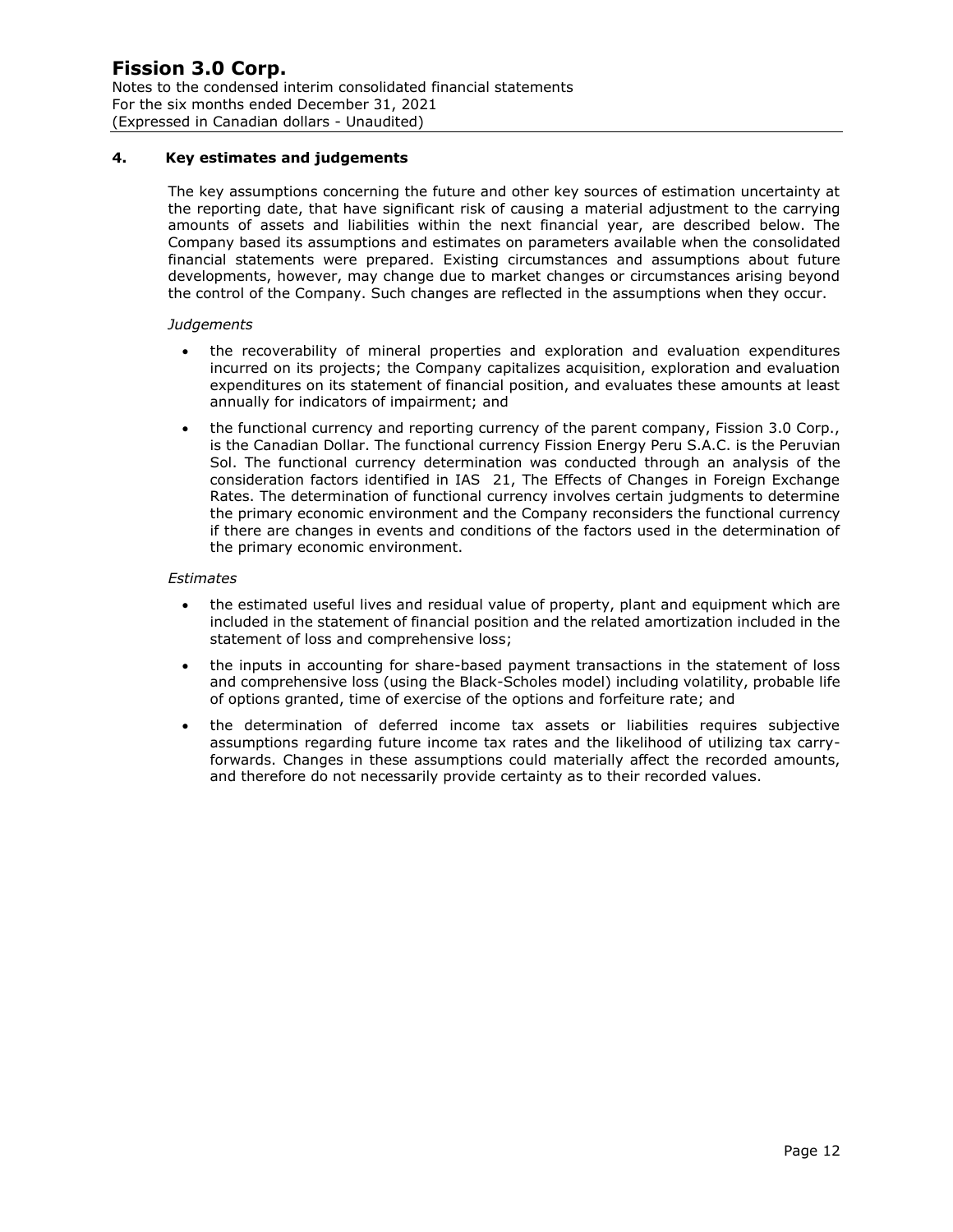Notes to the condensed interim consolidated financial statements For the six months ended December 31, 2021 (Expressed in Canadian dollars - Unaudited)

#### **5. Property and equipment**

|                                 | Geological       | <b>Computer</b> |                 |              |
|---------------------------------|------------------|-----------------|-----------------|--------------|
| Cost                            | <b>Equipment</b> | <b>Hardware</b> | <b>Building</b> | <b>Total</b> |
|                                 | \$               | \$              | \$              | \$           |
| As at July 1, 2019              | 18,503           | 22,293          | 20,190          | 60,986       |
| Additions                       | 405              |                 |                 | 405          |
| Disposals                       |                  | (926)           | (20, 190)       | (21, 116)    |
| As at June 30, 2020             | 18,908           | 21,367          |                 | 40,275       |
| Additions                       |                  |                 |                 |              |
| As at June 30, 2021             | 18,908           | 21,367          |                 | 40,275       |
|                                 |                  |                 |                 |              |
| <b>Accumulated Depreciation</b> |                  |                 |                 |              |
| As at July 1, 2019              | 13,794           | 20,355          | 9,060           | 43,209       |
| Depreciation                    | 3,228            | 731             | 804             | 4,763        |
| Disposals                       |                  | (926)           | (9,864)         | (10,790)     |
| As at June 30, 2020             | 17,022           | 20,160          |                 | 37,182       |
| Depreciation                    | 1,886            | 1,207           |                 | 3,093        |
| As at June 30, 2021             | 18,908           | 21,367          |                 | 40,275       |
|                                 |                  |                 |                 |              |
| <b>Net Book Value</b>           |                  |                 |                 |              |
| As at June 30, 2020             | 1,886            | 1,207           |                 | 3,093        |
| As at June 30, 2021             |                  |                 |                 |              |

#### **6. Right of Use Asset and Liability**

On September 17, 2021, the Company entered into a five-year office lease with an arm's length landlord commencing November 1, 2021. For the first thirty six months, the Company will pay \$3,274 per month and for the remainder of the term the monthly payments will be \$3,487.

Below is a summary of the activities related to right-of-use office lease asset for the period ended December 31, 2021:

|                                  | <b>Right of Use</b><br><b>Office Lease</b> |
|----------------------------------|--------------------------------------------|
|                                  |                                            |
| <b>November 1, 2021</b>          |                                            |
| Right of use asset recognized on |                                            |
| November 1, 2021                 | 183,999                                    |
| Depreciation                     | (6, 720)                                   |
| Balance, December 31, 2021       | 177,279                                    |

For the period ended December 31, 2021 right-of-use asset depreciation was recognized in the statement of comprehensive loss.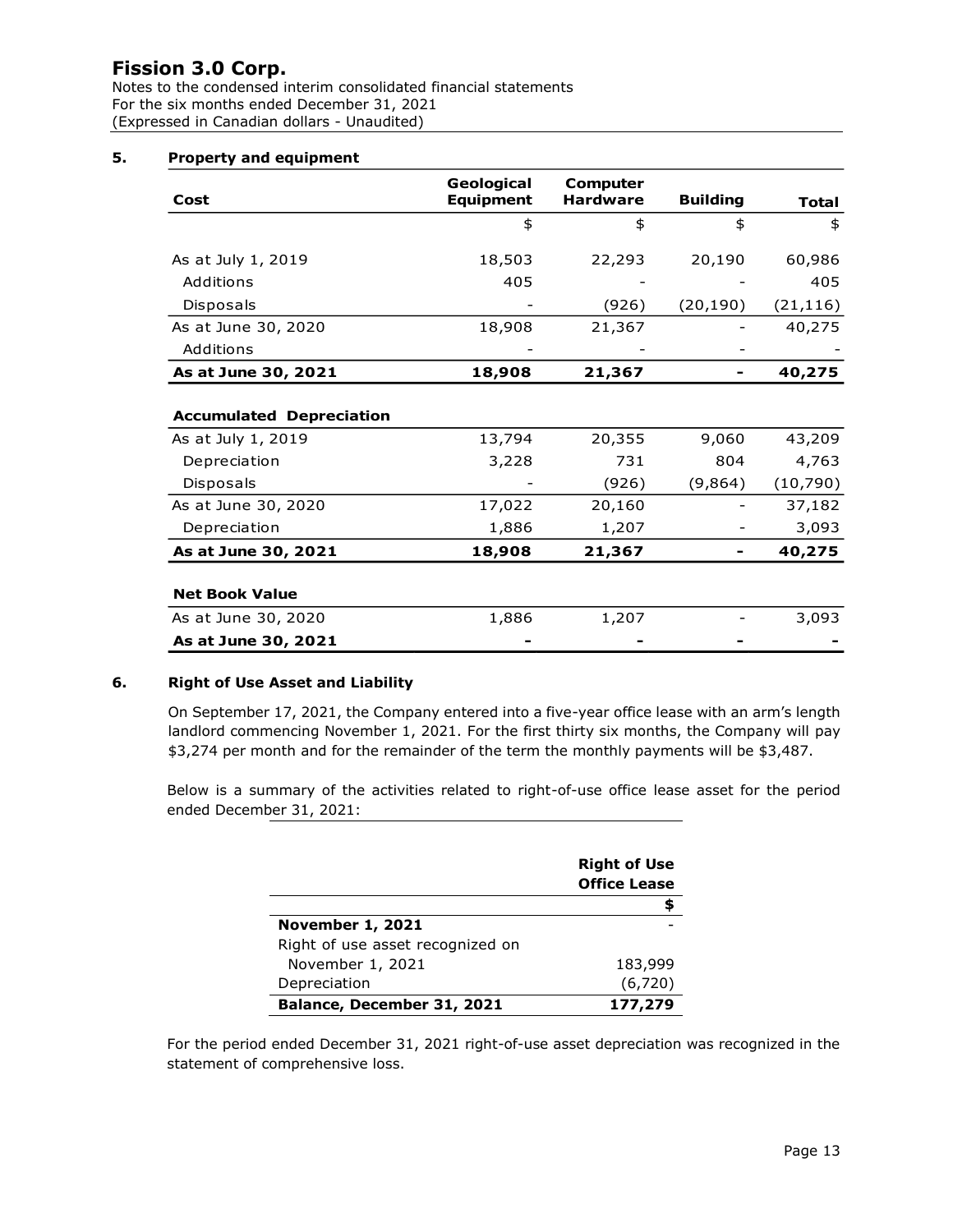Notes to the condensed interim consolidated financial statements For the six months ended December 31, 2021 (Expressed in Canadian dollars - Unaudited)

#### **6. Right of Use Asset and Liability (continued)**

Below is a summary of the activities related to lease liabilities for year ended December 31, 2021:

|                                    | <b>Right of Use</b><br><b>Office Lease</b> |
|------------------------------------|--------------------------------------------|
|                                    |                                            |
| <b>November 1, 2021</b>            |                                            |
| Lease liability - addition         | 183,999                                    |
| Lease payments, net of             |                                            |
| adjustments                        | (1,073)                                    |
| Balance, December 31, 2021         | 182,926                                    |
|                                    |                                            |
| Current portion of lease liability | 38,313                                     |
| Non-current lease liability        | 144,613                                    |
| <b>Balance, December 31, 2021</b>  | 182,926                                    |

#### **7. Exploration and evaluation assets**

Title to exploration and evaluation assets involves certain inherent risks due to the difficulties of determining the validity of title and/or ownership of claims. The Company has investigated titles to all of its exploration and evaluation assets, and to the best of its knowledge, titles to all of its properties are in good standing. The number of metallic and industrial mineral ("MAIM") agreements, claims, and concessions held at each property are as at December 31, 2021:

*(a) Clearwater West Property, Saskatchewan, Canada*

The Company holds a 100% interest in 3 claims (June 30, 2020 – 3 claims) at the Clearwater West property.

*(b) Montgomery Lake Property, Saskatchewan, Canada*

The Company no longer holds any claims at its former Montgomery Lake property.

As a result of this property's claims lapsing, the Company recorded an impairment of acquisition costs in the amount of \$Nil (June 30, 2020 - \$805) and exploration costs in the amount of  $$N$ il during the year ended June 30, 2021 (June 30, 2020 –  $$2,297$ ).

*(c) Patterson Lake North Property, Saskatchewan, Canada*

The Company holds a 100% interest in 38 claims (June 30, 2020 – 38 claims) at the Patterson Lake North property.

*(d) Wales Lake Property, Saskatchewan, Canada*

The Company holds a 100% interest in 31 claims (June 30, 2020 – 31 claims) at the Wales Lake Property.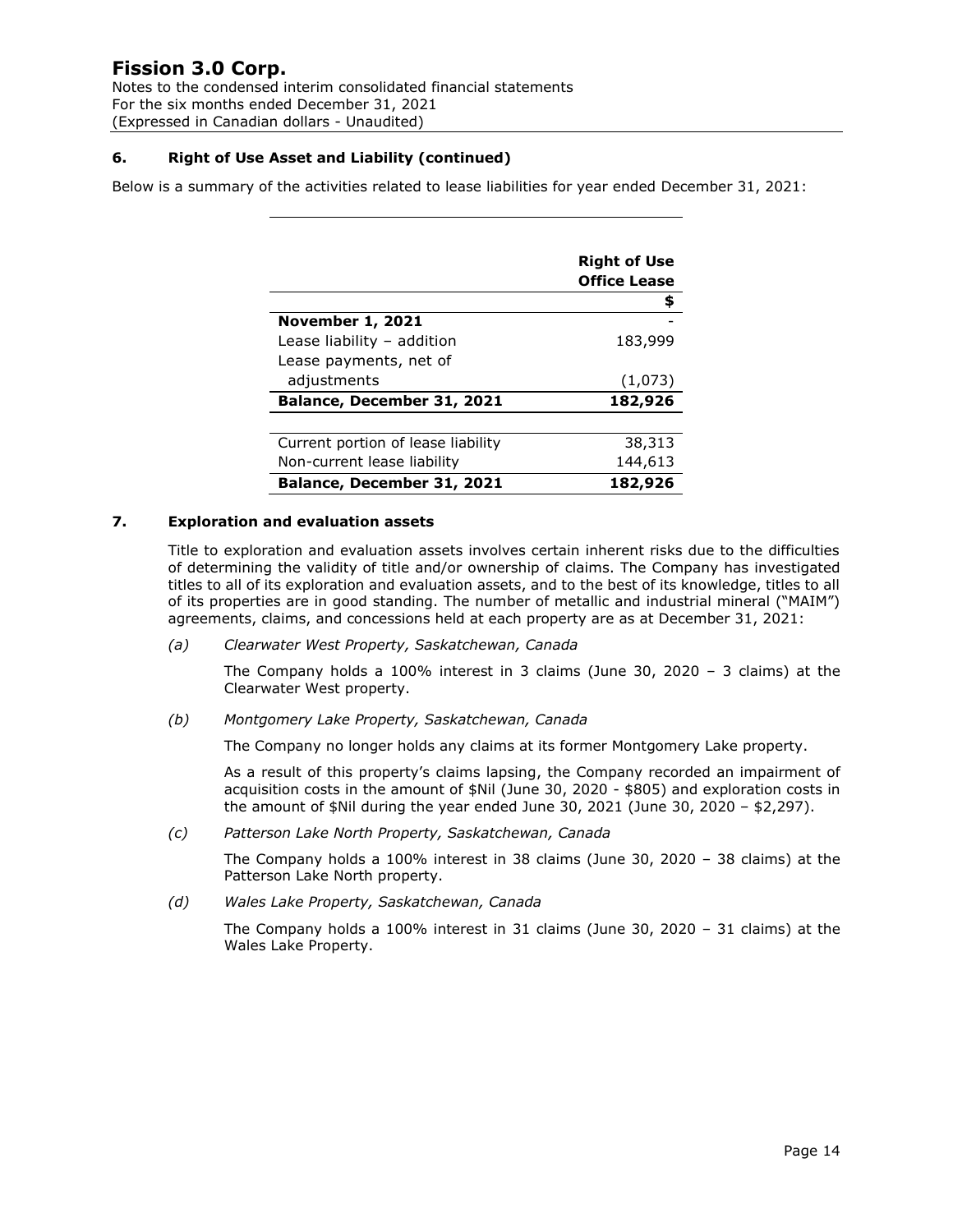Notes to the condensed interim consolidated financial statements For the six months ended December 31, 2021 (Expressed in Canadian dollars - Unaudited)

#### **7. Exploration and evaluation assets (continued)**

#### *(e) Key Lake Area, Saskatchewan, Canada*

The Company holds a 100% interest in 4 properties that comprise the Key Lake Area in Saskatchewan. The number of claims held at each property is as follows:

- (i) Bird Lake Property, 1 claim (June 30, 2020 1 claim)
- (ii) Hobo Lake Property, 56 claims (June 30, 2020 56 claims)
- (iii) Lazy Edward Bay Property, 11 claims (June 30, 2020 11 claims)
- (iv) Seahorse Lake Property, 3 claims (June 30, 2020 3 claims)

Based on the lack of planned expenditure on certain claims, an impairment indicator was identified for this property. The Company determined that the fair value of the claims on which there is no planned expenditure was \$Nil, and as a result, recorded an impairment of acquisition costs in the amount of \$Nil (June 30, 2020 - \$19,286) and exploration costs in the amount of \$Nil (June 30, 2020 - \$82,619) during the year ended June 30, 2021.

*(f) Beaverlodge/Uranium City Area, Saskatchewan, Canada*

The Company holds a 100% interest in 50 claims (June 30, 2020 - 55 claims) at the Beaverlodge/Uranium City Area.

Based on the lack of planned expenditures on certain claims, an impairment indicator was identified for this property. The Company determined that the fair value of the claims on which there is no planned expenditure is \$Nil, and as a result, recorded an impairment of acquisition costs in the amount of \$Nil (June 30, 2020 - \$2,451) and exploration costs in the amount of \$Nil (June 30, 2020 - \$54,467) during the year ended June 30, 2021.

*(g) Northeast Athabasca Basin Area, Saskatchewan, Canada*

The Company holds a 100% interest in 32 claims (June 30, 2020 – 32 claims) in other uranium properties in and around the Northeast Athabasca Basin area.

*(h) Macusani Property, Peru*

The Company no longer holds any concessions (June 30, 2020 – 9 concessions) at the Macusani property in Peru.

In August 2018, the Company entered into a letter of intent with Rhyolite Lithium Corp. ("Rhyolite") pursuant to which Rhyolite could have earned an interest in the Company's mining concessions located in Peru (the "Earn-In"). As a part of the consideration for the Earn-In, the Company received \$100,000 upon signing the LOI.

In March 2019, as final consideration for the Earn-In, Rhyolite granted the Company 19.9% of its issued and outstanding shares for which the Company had estimated a nominal fair value of \$100. As at June 30, 2020, Ryholite had not fulfilled any part of their earn-in agreement.

In July 2020, the Company terminated the property option agreement with Rhyolite.

In September 2020, the Company allowed its 9 mineral concessions to lapse.

As a result of the lapsed claims, the Company recorded an impairment of exploration costs on the Peru property in the amount of \$Nil during the year ended June 30, 2021 (June 30, 2020 - \$3,145,861) and an impairment of \$Nil on the carrying value of the Rhyolite investment during the year ended June 30, 2021 (June 30, 2020 - \$100).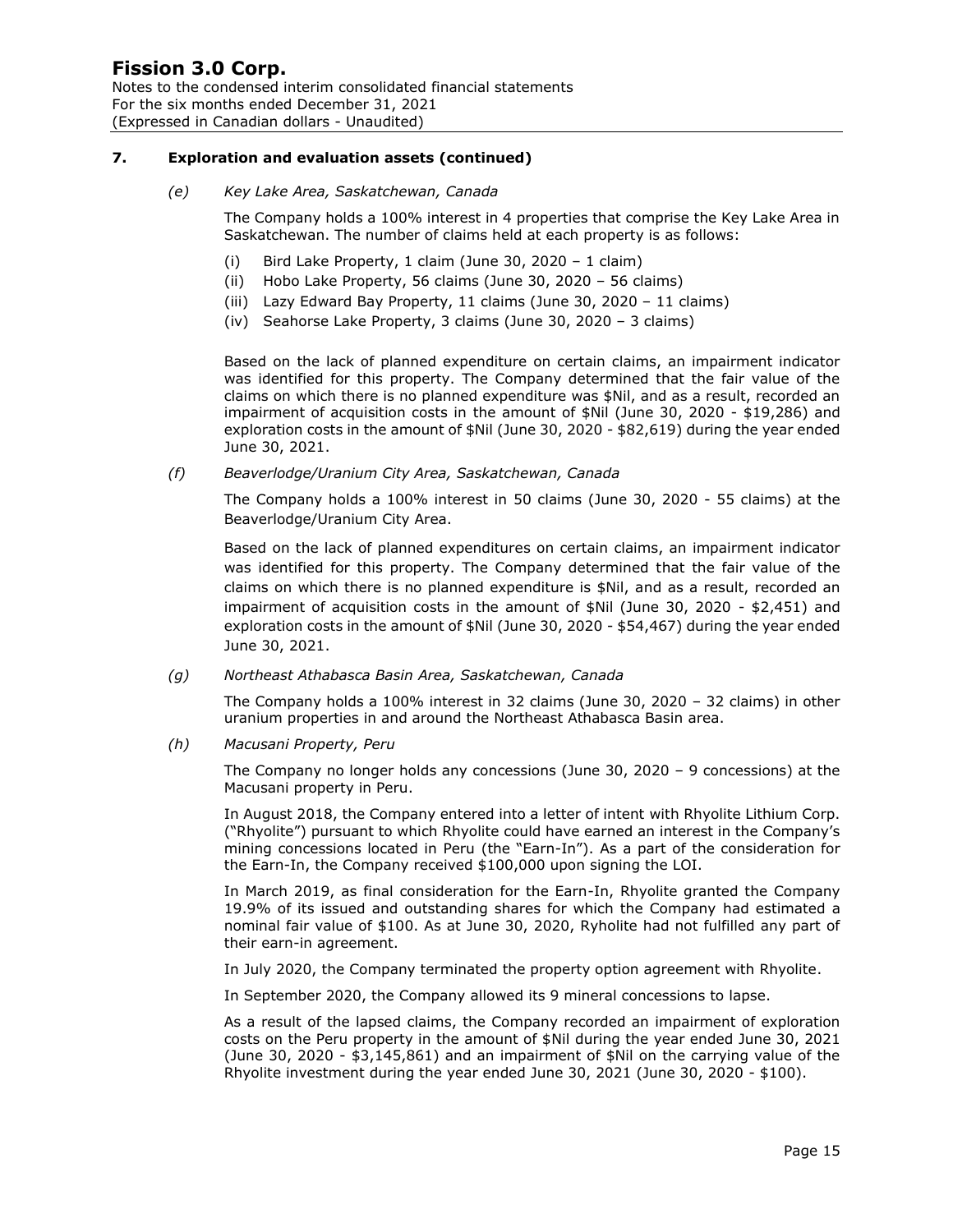#### **8. Exploration and evaluation assets (continued)**

#### **Traction Uranium Corp. Option Agreements**

On December 9, 2021, the Company entered into two Option Agreements with Traction Uranium Corp. ("Traction") for Traction to acquire 70% interest in two properties controlled by the Company: Hearty Bay Project, and the Lazy Edward Project.

Pursuant to the Option Agreements in respect of the Hearty Bay Project (the "Hearty Bay Agreement"), the Company granted an option to Traction to acquire a 50% interest in the Hearty Bay Project through (i) cash payments to the Optionor of an aggregate of C\$650,000 (\$100,000 of which has been paid by Traction), (ii) the issuance to the Company of such number of common shares of Traction as is equal to 7.5% of the number of issued and outstanding common shares of Traction that are outstanding as of such date, provided Traction has completed one or more equity financings for gross proceeds of \$2,000,000 by such date (completed January 5, 2022), and (iii) the completion of \$3,000,000 in exploration work on the Hearty Bay Property, all spread out over two years. The Company will retain a 2.0% NSR. Pursuant to the terms of the Hearty Bay Agreement, Traction will have the option to increase its interest in the Hearty Bay Project to 70% by making additional cash payments totalling \$350,000 and completing an additional \$3,000,000 in exploration work on the Hearty Bay Property on or before the date that is three years following the date of the Heart Bay Agreement.

Pursuant to the Option Agreements in respect of the Lazy Edward Project (the "Lazy Edward Agreement") the Company granted an option to Traction to acquire a 50% interest in the Lazy Edward Project through (i) cash payments to the Company of an aggregate of \$650,000 (\$100,000 of which has been paid by Traction); (ii) the issuance to the Company of such number of common shares of Traction as is equal to 7.5% of the number of issued and outstanding common shares of Traction that are outstanding as of such date, provided Traction has completed one or more equity financings for gross proceeds of \$2,000,000 by such date (completed January 5, 2022); and (iii) completion of \$4,500,000 in exploration work on the Lazy Edward Property, all spread out over two years. The Company will retain a 2.0% NSR. Pursuant to the terms of the Lazy Edward Agreement, Traction will have the option to increase its interest in the Lazy Edward Project to 70% by making additional cash payments totalling \$350,000, and completing an additional \$4,500,000 in exploration work on the Lazy Edward Property, on or before the date that is three years following the date of the Lazy Edward Agreement.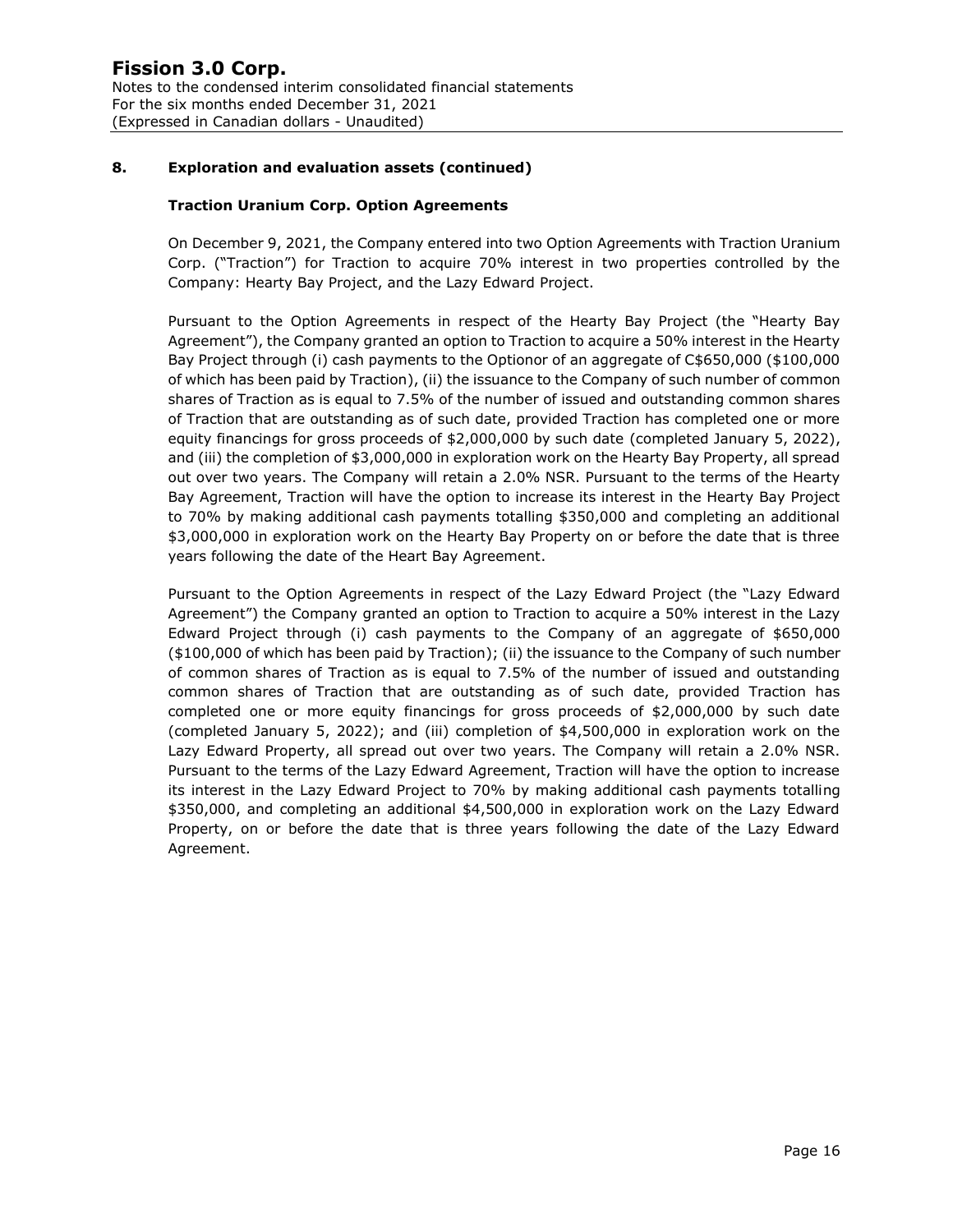Notes to the condensed interim consolidated financial statements For the six months ended December 31, 2021 (Expressed in Canadian dollars - Unaudited)

#### **7. Exploration and evaluation assets (continued)**

#### **As at December 31, 2021**

|                               | Clearwater               | Patterson  |                          |           | Beaverlodge  | North East |              |
|-------------------------------|--------------------------|------------|--------------------------|-----------|--------------|------------|--------------|
|                               | West                     | Lake North | Wales Lake               | Key Lake  | Uranium City | Athabasca  |              |
|                               | Property                 | Property   | Property                 | Area      | Area         | Basin Area | <b>Total</b> |
|                               | \$                       | \$         | \$                       | \$        |              | \$         | \$           |
| <b>Acquisition costs</b>      |                          |            |                          |           |              |            |              |
| Balance, beginning of period  |                          | 13,472     | 29,947                   | 45,721    | 36,147       | 11,808     | 137,095      |
| Additions                     |                          |            |                          |           |              |            |              |
| Balance, end of period        | $\overline{\phantom{a}}$ | 13,472     | 29,947                   | 45,721    | 36,147       | 11,808     | 137,095      |
| <b>Exploration costs</b>      |                          |            |                          |           |              |            |              |
| Balance, beginning of period  | 92,378                   | 5,807,300  | 1,207,801                | 917,230   | 2,484,182    | 952,089    | 11,460,980   |
| Incurred during the year      |                          |            |                          |           |              |            |              |
| Geology mapping and sampling  | 117                      | 295,597    | $\overline{\phantom{a}}$ | 19,056    | 66,589       | 8,212      | 389,571      |
| Drilling                      |                          |            |                          |           |              |            |              |
|                               |                          |            |                          |           |              |            |              |
| Land retention and permitting | 543                      | 715        | 672                      | 9,241     | 1,988        | 4,391      | 17,550       |
| Reporting                     |                          |            |                          |           |              |            |              |
| Additions                     | 660                      | 296,312    | 672                      | 28,297    | 68,577       | 12,603     | 407,121      |
| Option payments               |                          |            |                          | (300,000) | (300,000)    |            | (600, 000)   |
| Balance, end of period        | 93,038                   | 6,103,612  | 1,208,473                | 645,527   | 2,252,759    | 964,692    | 11,268,101   |
| <b>Total</b>                  | 93,038                   | 6,117,084  | 1,238,420                | 691,248   | 2,288,906    | 976,500    | 11,405,196   |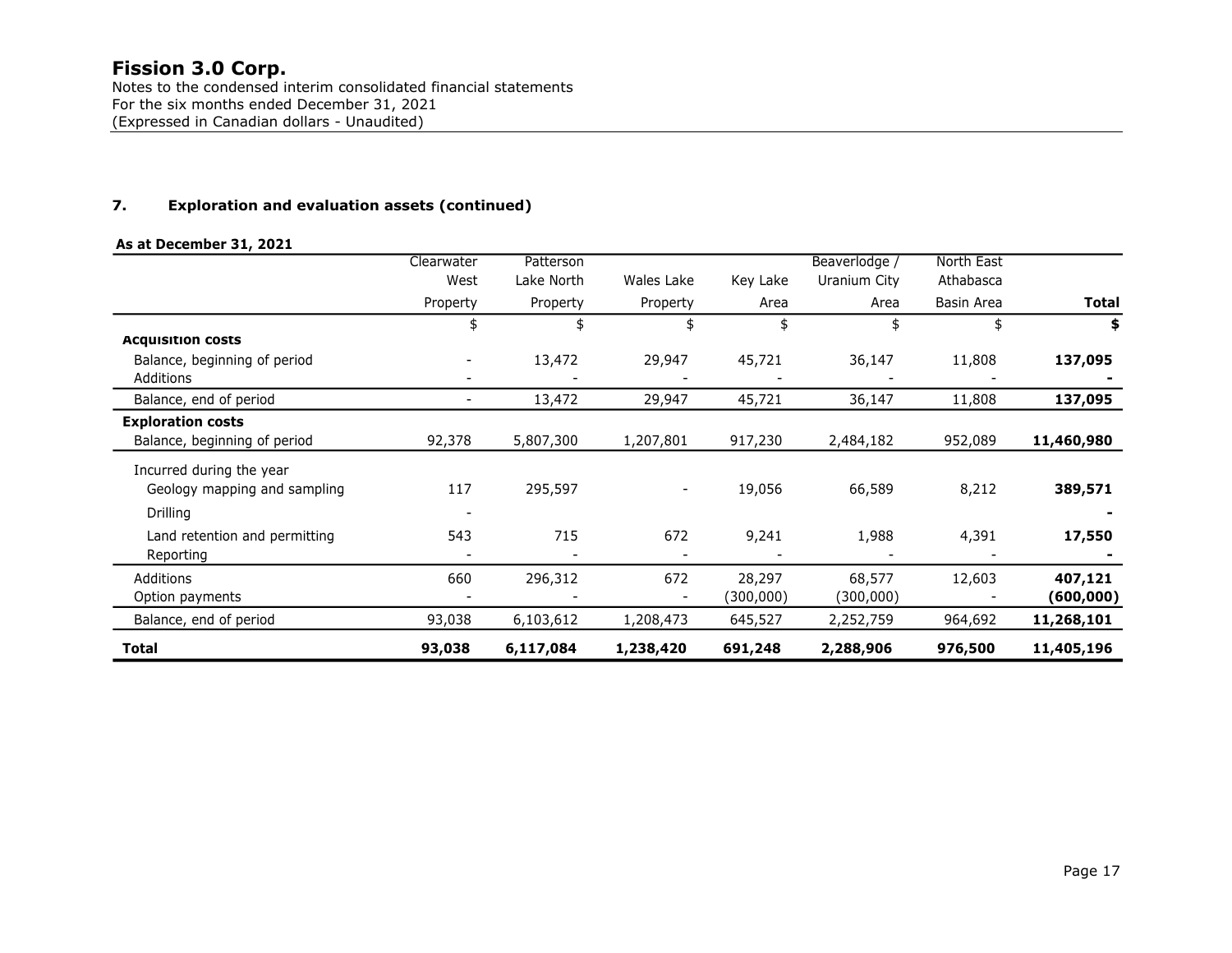Notes to the condensed interim consolidated financial statements For the six months ended December 31, 2021 (Expressed in Canadian dollars - Unaudited)

#### **7. Exploration and evaluation assets (continued)**

#### **As at June 30, 2021**

|                               | Clearwater               | Patterson  |            |          | Beaverlodge / | North East |              |
|-------------------------------|--------------------------|------------|------------|----------|---------------|------------|--------------|
|                               | West                     | Lake North | Wales Lake | Key Lake | Uranium City  | Athabasca  |              |
|                               | Property                 | Property   | Property   | Area     | Area          | Basin Area | <b>Total</b> |
|                               | \$                       | \$         | \$         | \$       | \$            | \$         | \$           |
| <b>Acquisition costs</b>      |                          |            |            |          |               |            |              |
| Balance, beginning of period  | $\overline{\phantom{a}}$ | 13,472     | 29,947     | 45,721   | 33,542        | 11,808     | 134,490      |
| Additions                     | $\overline{\phantom{a}}$ |            |            |          | 2,605         |            | 2,605        |
| Balance, end of period        | $\overline{\phantom{a}}$ | 13,472     | 29,947     | 45,721   | 36,147        | 11,808     | 137,095      |
| <b>Exploration costs</b>      |                          |            |            |          |               |            |              |
| Balance, beginning of period  | 92,249                   | 5,798,153  | 1,200,795  | 907,049  | 2,446,343     | 938,378    | 11,382,967   |
| Incurred during the year      |                          |            |            |          |               |            |              |
| Geology mapping and sampling  | $\overline{\phantom{a}}$ | 5,147      | 5,755      | 4,972    | 29,776        | 10,604     | 56,254       |
| Drilling                      |                          |            |            |          |               |            |              |
| Land retention and permitting | 129                      | 2,280      | 836        | 4,877    | 7,956         | 2,258      | 18,336       |
| Reporting                     |                          | 1,720      | 415        | 332      | 107           | 849        | 3,423        |
| Additions                     | 129                      | 9,147      | 7,006      | 10,181   | 37,839        | 13,711     | 78,013       |
| Balance, end of period        | 92,378                   | 5,807,300  | 1,207,801  | 917,230  | 2,484,182     | 952,089    | 11,460,980   |
| Total                         | 92,378                   | 5,820,772  | 1,237,748  | 962,951  | 2,520,329     | 963,897    | 11,598,075   |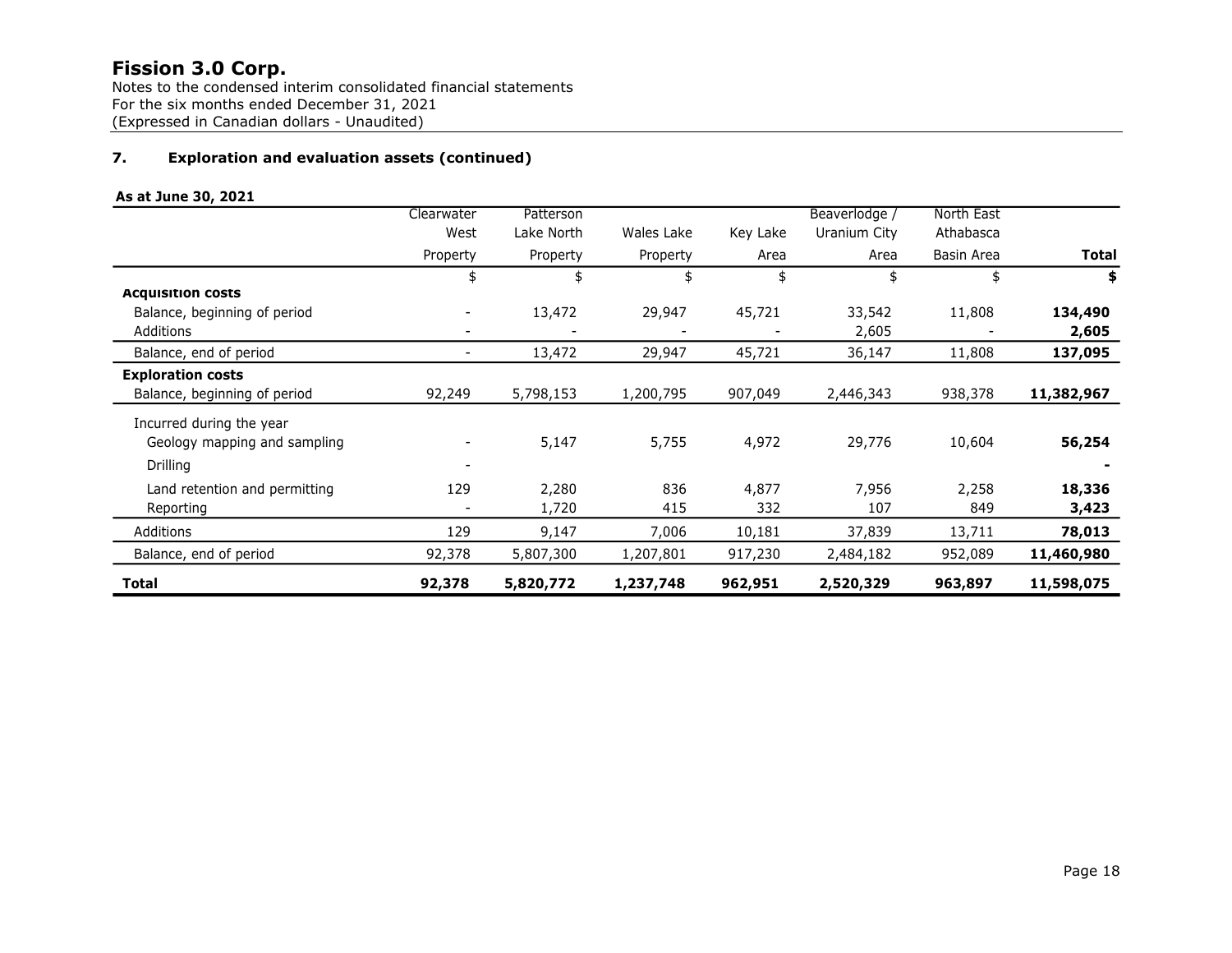#### **8. Share capital and other capital reserves**

The Company is authorized to issue an unlimited number of common shares, without par value. All of the Company's issued shares are fully paid.

*(a) Private Placements*

*December 22, 2021*

The Company closed a private placement for gross proceeds of \$8,587,353 comprising:

- 17,043,642 units of the Company (each, a "Unit") at a price of C\$0.21 per Unit for gross proceeds of C\$3,579,164 from the sale of Units;
- 16,373,732 flow-through units of the Company (each, a "FT Unit") at a price of C\$0.23 per FT Unit for gross proceeds of C\$3,765,958 from the sale of FT Units; and
- 4,283,552 FT Units to be sold to charitable buyers (each, a "Charity FT Unit" and together with the Units and FT Units, the "Offered Units") at a price of C\$0.29 for gross proceeds of C\$1,242,230 from the sale of Charity FT Units.

Each Unit issued pursuant to the Offering is comprised of one common share of the Company (each, a "Unit Share") and one common share purchase warrant (each whole warrant, a "Warrant"). Each FT Unit is comprised of one common share of the Company to be issued as a "flow-through share" within the meaning of the Income Tax Act (Canada) (each, a "FT Share") and one half of one Warrant. Each Charity FT Unit is comprised of one FT Share and one Warrant. Each whole Warrant entitles the holder to purchase one common share of the Company (each, a "Warrant Share") at a price of C\$0.26 at any time on or before December 22, 2023. The Company paid a cash finders fee of \$416,571 and issued 1,774,014 broker warrants exercisable for two years at a price of \$0.21 per share.

#### *September 29, 2021*

The Company closed a private placement for gross proceeds of \$8,000,026 comprising of:

- 24,690,038 Units ("Unit") at a price \$0.13 per Unit for gross proceeds of \$3,209,705;
- 20,113,619 Flow-Through Units ("FT Unit") at a price \$0.145 per FT Unit for gross proceeds of \$2,916,475; and
- 10,769,232 Flow-Through Units sold to a charitable buyer ("Charity FT Unit") at a price of \$0.174 for gross proceeds of \$1,873,846.

Each Unit issued pursuant to the offering is comprised of one common share of the Company and one half of one common share purchase warrant. Each FT Unit and Charity FT Unit is comprised of one common share of the Company to be issued as a "flowthrough share" and one half of one warrant. Each whole warrant entitles the holder to purchase one common share of the Company at a price of \$0.20 at any time on or before September 29, 2023. The Company paid cash finders fees of \$450,850 plus \$71,000 expenses in connection with this private placement. The Company also issued 3,106,853 broker warrants. Each broker warrant entitles the holder thereof to purchase one common share of the Company at a price of \$0.13 at any time on or before September 29, 2023. Subscriptions receivable of \$240,000 were received on October 5, 2021.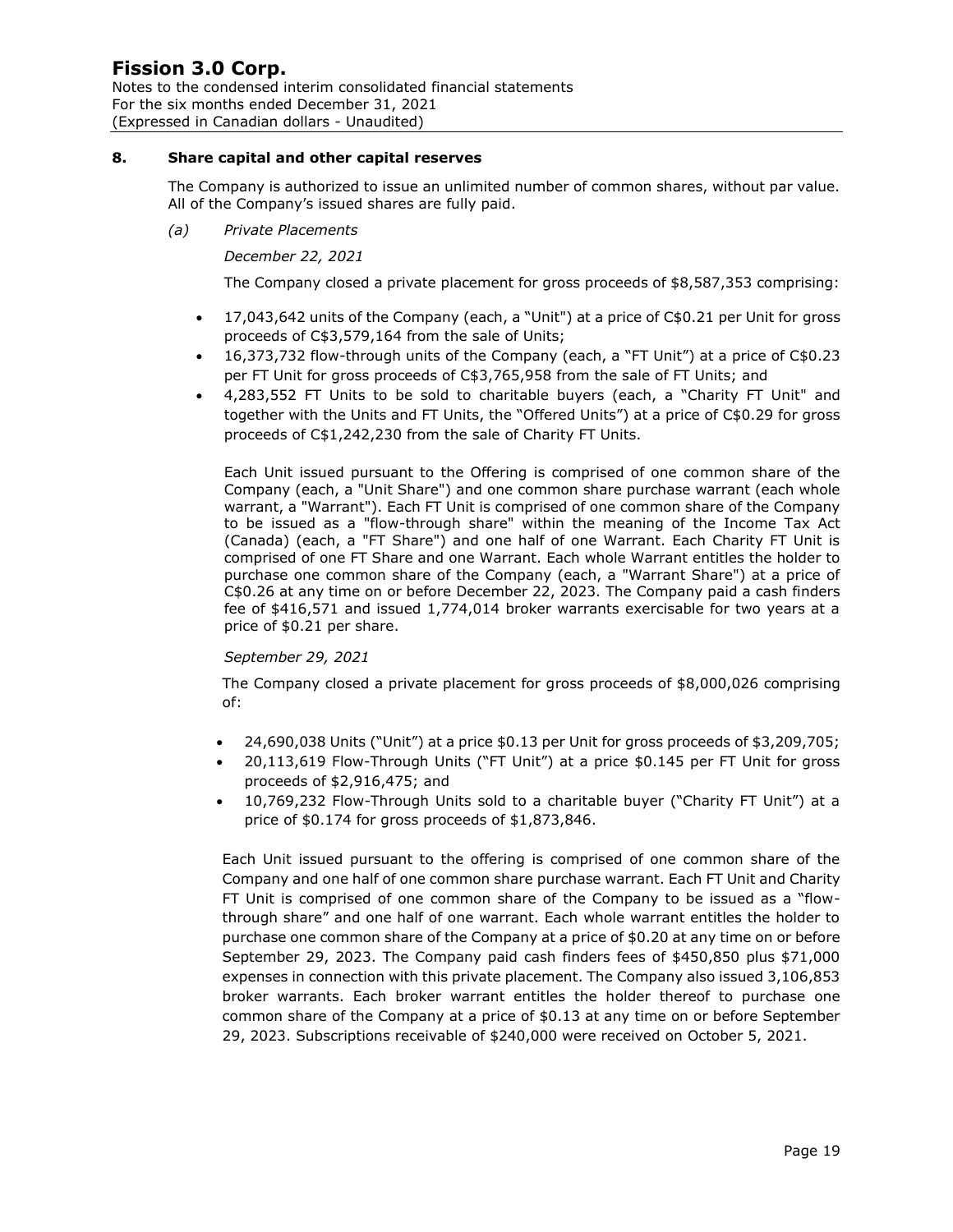#### **8. Share capital and other capital reserves (continued)**

#### *June 24, 2021*

The Company completed a non-brokered private placement of 11,954,831 units at a price of \$0.10 per unit for gross proceeds of \$1,195,483. Each unit consists of one common share and one-half common share purchase warrant. Each share purchase warrant is exercisable into one common share at \$0.15 per warrant for a period of 24 months from the date of issuance. The gross proceeds from the private placement were allocated between the common shares and warrants based on their relative fair value. The Company paid finders' fees of \$33,600 in connection with this private placement.

The fair value of the common shares was determined based on the closing trading price on June 24, 2021 and the fair value of warrants was determined using the Black-Scholes pricing model. A total of \$914,868 was recorded in share capital in relation to the common shares and \$280,615 was recorded in other capital reserves in relation to the warrants. The fair value of the warrants was determined using the Black-Scholes pricing model using the following assumptions: a volatility of 108.99%; risk-free interest rate of 0.42%; expected life of 2 years; and a dividend rate of 0%. A total of \$7,886 was reclassified from unit issuance costs to other capital reserves for the proportionate share of warrants in the units issued.

#### *August 18, 2020*

The Company completed a non-brokered private placement of 20,000,000 units at a price of \$0.05 per unit for gross proceeds of \$1,000,000. Each unit consists of one common share and one common share purchase warrant. Each share purchase warrant is exercisable into one common share at \$0.06 per warrant for a period of 24 months from the date of issuance. The gross proceeds from the private placement were allocated between the common shares and warrants based on their relative fair value. The Company paid finder's fees of \$19,450 plus \$30,622 expenses.

The fair value of the common shares was determined based on the closing trading price on August 18, 2020 and the fair value of warrants was determined using the Black-Scholes pricing model. A total of \$611,083 was recorded in share capital in relation to the common shares and \$388,917 was recorded in other capital reserves in relation to the warrants. The fair value of the warrants was determined using the Black-Scholes pricing model using the following assumptions: a volatility of 113.02%; risk-free interest rate of 0.28%; expected life of 2 years; and a dividend rate of 0%. A total of \$19,473 was reclassified from issuance costs to other capital reserves for the proportionate share of financing costs related to the unit warrants issued

#### *Exercise of warrants and options*

The Company issued 12,971,667 common shares for the exercise of warrants and options at a price between \$0.06 and \$0.15 per share for gross proceeds of \$1,449,200.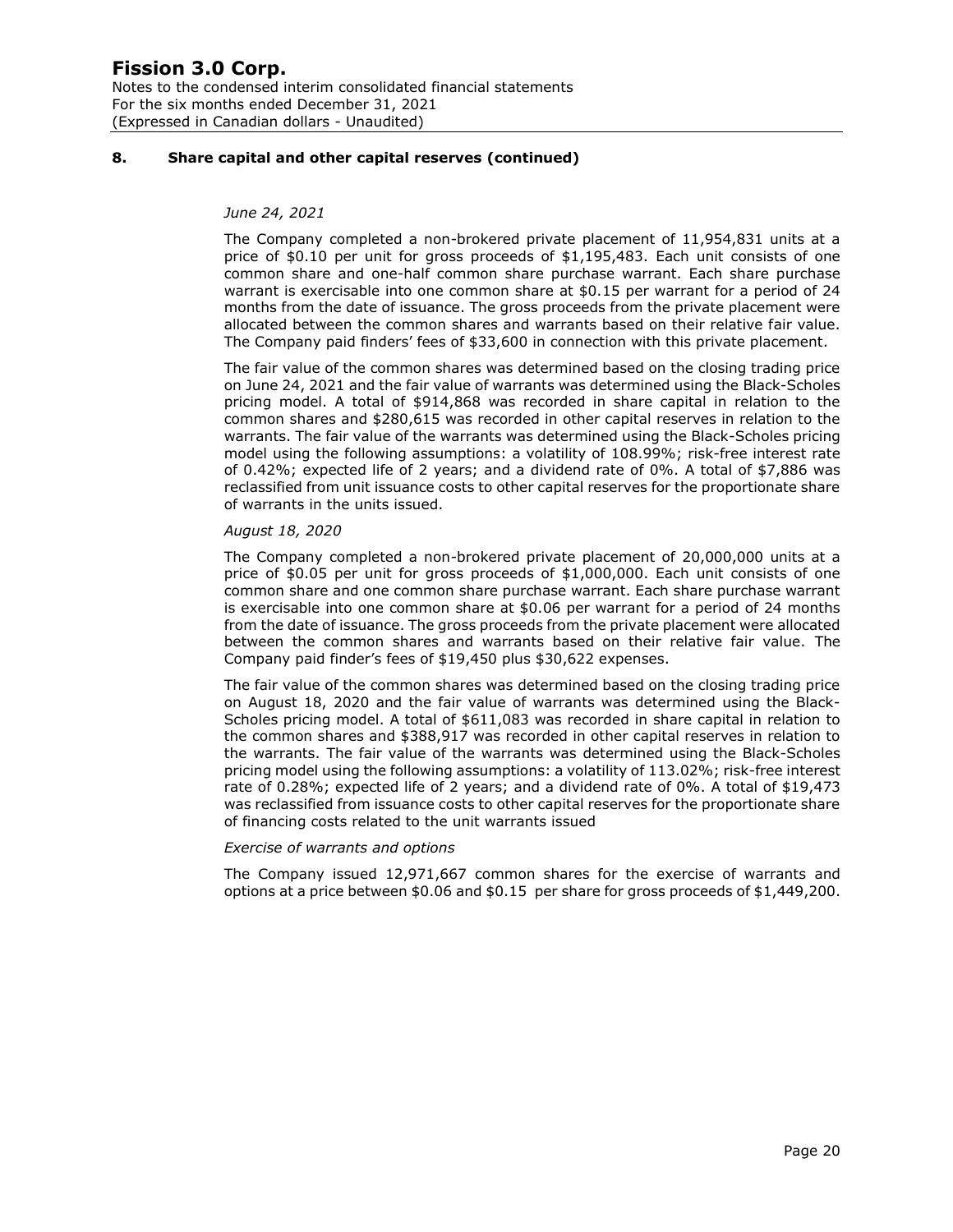#### **8. Share capital and other capital reserves (continued)**

#### *(b) Stock options and warrants*

The Company has a stock option plan which allows the Board of Directors to grant stock options to employees, directors, officers, and consultants. The exercise price is determined by the Board of Directors provided the minimum exercise price is set at the Company's closing share price on the day before the grant date. The options can be granted for a maximum term of five years and vesting terms are determined by the Board of Directors at the date of grant. The common shares reserved for issuance cannot exceed 10% of the issued and outstanding common shares of the Company.

Stock option and warrant transactions are summarized as follows:

|                                |             | Weighted |                | Weighted |
|--------------------------------|-------------|----------|----------------|----------|
|                                |             | average  |                | average  |
|                                | Number      | exercise | Number         | exercise |
|                                | outstanding | price    | outstanding    | price    |
|                                |             | \$       |                | \$       |
| Outstanding, June 30, 2020     | 12,926,667  | 0.16     | 69,295,518     | 0.15     |
| Granted                        |             |          | 25,977,416     | 0.08     |
| Expired                        | (755,000)   | 0.15     |                |          |
| Exercised                      |             |          | (8,535,000)    | 0.06     |
| Forfeited                      | (1,365,000) | 0.16     |                |          |
| Outstanding, June 30, 2021     | 10,806,667  | 0.16     | 86,737,934     | 0.14     |
| Granted                        | 15,200,000  | 0.12     | 60,039,596     | 0.19     |
| Expired                        | (1,734,167) | 0.18     | (945, 518)     | 0.23     |
| Exercised                      | (456, 667)  | 0.12     | (12, 515, 000) | 0.10     |
| Forfeited                      |             |          |                |          |
| Outstanding, December 31, 2021 | 23,815,833  | 0.15     | 133,317,012    | 0.14     |

As at December 31, 2021, stock options and warrants were outstanding as follows:

| <b>Stock Options</b> |          |                |                   |
|----------------------|----------|----------------|-------------------|
| Number               | Exercise | Number of      |                   |
| outstanding          | price    | vested options | Expiry date       |
|                      | \$       |                |                   |
| 1,639,166            | 0.115    | 1,976,667      | August 14, 2023   |
| 4,925,000            | 0.19     | 6,410,000      | October 25, 2023  |
| 2,051,667            | 0.12     | 2,420,000      | March 15, 2024    |
| 7,000,000            | 0.12     | 2,333,333      | September 2, 2026 |
| 7,000,000            | 0.16     | 2,333,333      | October 12, 2026  |
| 1,200,000            | 0.19     | 400,000        | October 28, 2026  |
| 23,815,833           |          | 15,873,333     |                   |

The weighted average remaining life of the stock options is 3.70 years.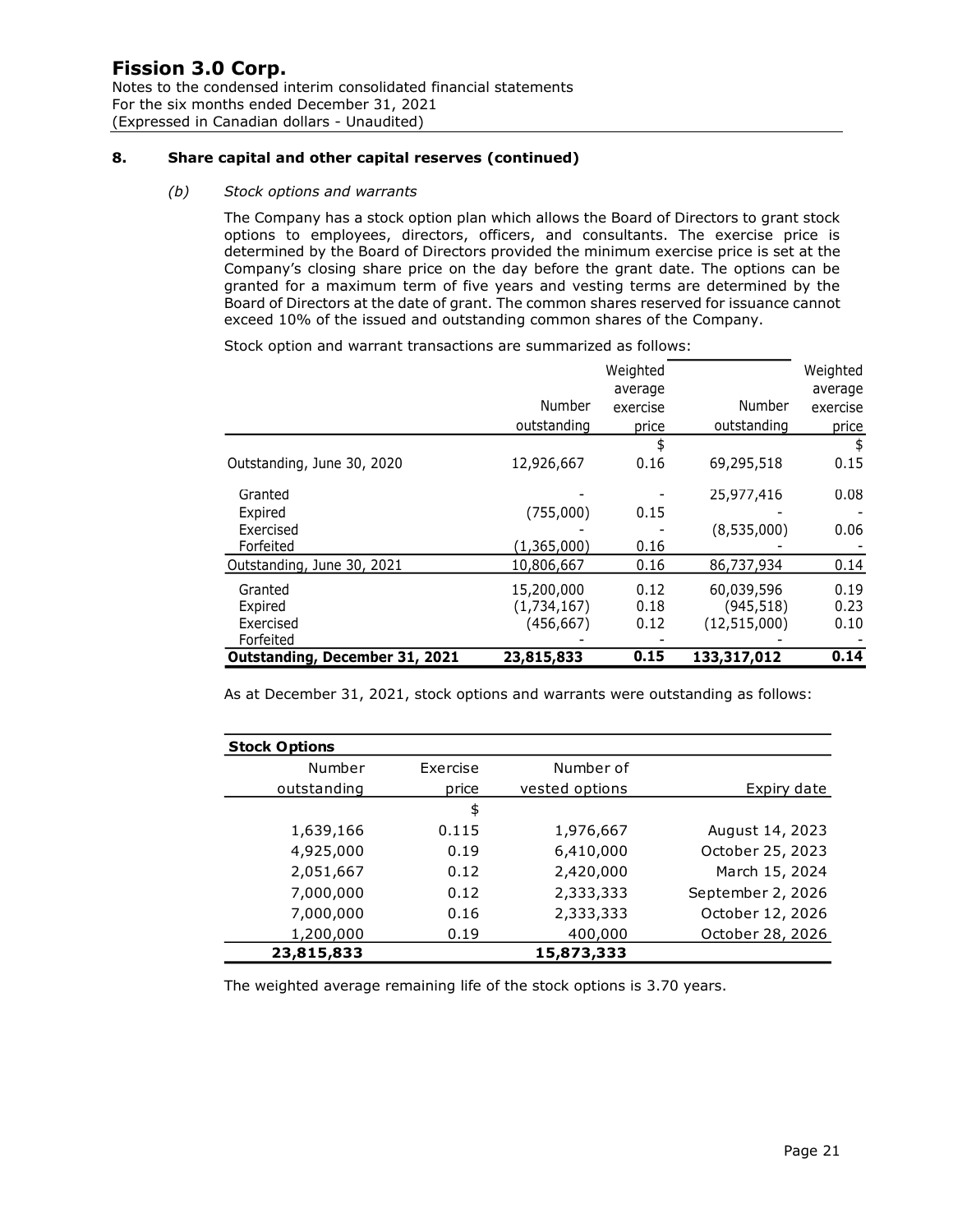Notes to the condensed interim consolidated financial statements For the six months ended December 31, 2021 (Expressed in Canadian dollars - Unaudited)

| Warrants    |          |                 |                    |
|-------------|----------|-----------------|--------------------|
| Number      | Exercise | Number of       |                    |
| outstanding | price    | vested warrants | Expiry date        |
|             | \$       |                 |                    |
| 44,900,000  | 0.15     | 44,900,000      | September 28, 2021 |
| 1,170,000   | 0.15     | 1,170,000       | October 2, 2021    |
| 15,130,000  | 0.15     | 15,130,000      | October 12, 2021   |
| 6,150,000   | 0.06     | 6,150,000       | August 18, 2022    |
| 5,927,416   | 0.15     | 5,927,416       | June 24, 2023      |
| 27,786,445  | 0.13     | 27,786,445      | September 29, 2023 |
| 3,106,853   | 0.13     | 3,106,853       | September 29, 2023 |
| 17,043,642  | 0.26     | 17,043,642      | December 22, 2023  |
| 8,186,866   | 0.26     | 8,186,866       | December 22, 2023  |
| 2,141,776   | 0.26     | 2,141,776       | December 22, 2023  |
| 1,152,903   | 0.21     | 1,152,903       | December 22, 2023  |
| 621,111     | 0.21     | 621,111         | December 22, 2023  |
| 133,317,012 |          | 133,317,012     |                    |

The weighted average remaining life of the warrants is 1.04 years.

#### *(c) Share-based compensation*

All options are recorded at fair value using the Black-Scholes option pricing model. During the period ended December 31, 2021 the Company granted 15,200,000 stock options (June 30, 2021 – nil). Pursuant to the vesting schedule of options granted, during the period ended December 31, 2021 share-based compensation of \$809,564 (December 31, 2021 – \$26,574) was recognized in the statement of loss and comprehensive loss.

#### **9. Supplemental disclosure with respect to cash flows**

|      | December 31, | December 31, |
|------|--------------|--------------|
|      | 2021         | 2020         |
|      | æ            | \$           |
| Cash | 17,143,675   | 667,137      |
|      | 17,143,675   | 667,137      |

There were no cash payments for income taxes during the period ended December 31, 2021 and 2020. During the periods ended December 31, 2021 the Company received \$140 (December 31, 2020 - \$28) in interest income.

Significant non-cash transactions for the period ended December 31, 2021 included:

*(a)* None.

Significant non-cash transactions for the period ended December 31, 2020 included:

*(b)* Incurring \$46,561 of exploration and evaluation related expenditures through accounts payable and accrued liabilities.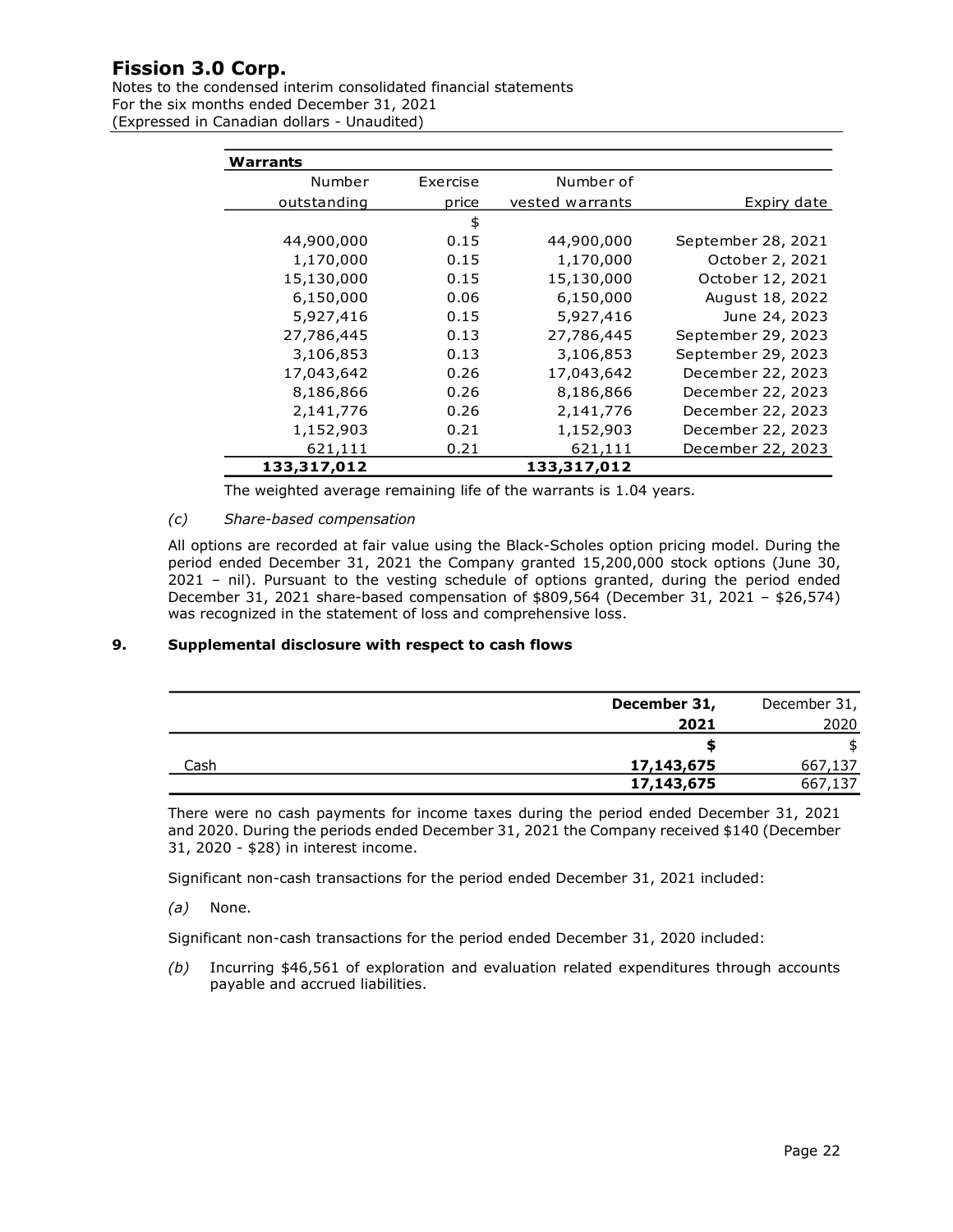Notes to the condensed interim consolidated financial statements For the six months ended December 31, 2021 (Expressed in Canadian dollars - Unaudited)

#### **10. Related party transactions**

The Company has identified the CEO, COO, CFO, VP Exploration, and the Company's directors as its key management personnel.

|                                                                                                                                                               | <b>Period Ended</b>  |                      |
|---------------------------------------------------------------------------------------------------------------------------------------------------------------|----------------------|----------------------|
|                                                                                                                                                               | December 31,<br>2021 | December 31,<br>2020 |
| Compensation costs                                                                                                                                            | \$                   | \$                   |
| Wages, consulting and directors fees<br>paid or accrued to key management<br>personnel and companies controlled<br>by key management personnel                | 229,412              | 143,321              |
| Share-based compensation pursuant to<br>the vesting schedule of options granted<br>to key management personnel                                                | 442,120              | 14,870               |
|                                                                                                                                                               | 671,532              | 158,191              |
| Exploration and evaluation expenditure<br>(capitalized) and administrative services<br>paid or accrued to Fission Uranium, a<br>Company with common directors |                      |                      |
| and management                                                                                                                                                |                      |                      |
| Total                                                                                                                                                         | 671,532              | 163,606              |

Included in accounts payable at December 31, 2021 is \$68,423 (June 30, 2021 - \$39,709) for consulting fees and reimbursable expenses due to key management personnel and companies controlled by key management personnel.

Included in accounts payable and accrued liabilities as at December 31, 2021 was \$Nil (June 30, 2021- \$1,633) for exploration and evaluation expenditures and administrative services due to Fission Uranium.

#### **11. Segmented information**

The Company primarily operates in one reportable operating segment being the exploration and development of exploration and evaluation assets. As at December 31, 2021, 2021 and June 30, 2021, all of the Company's assets were in Canada.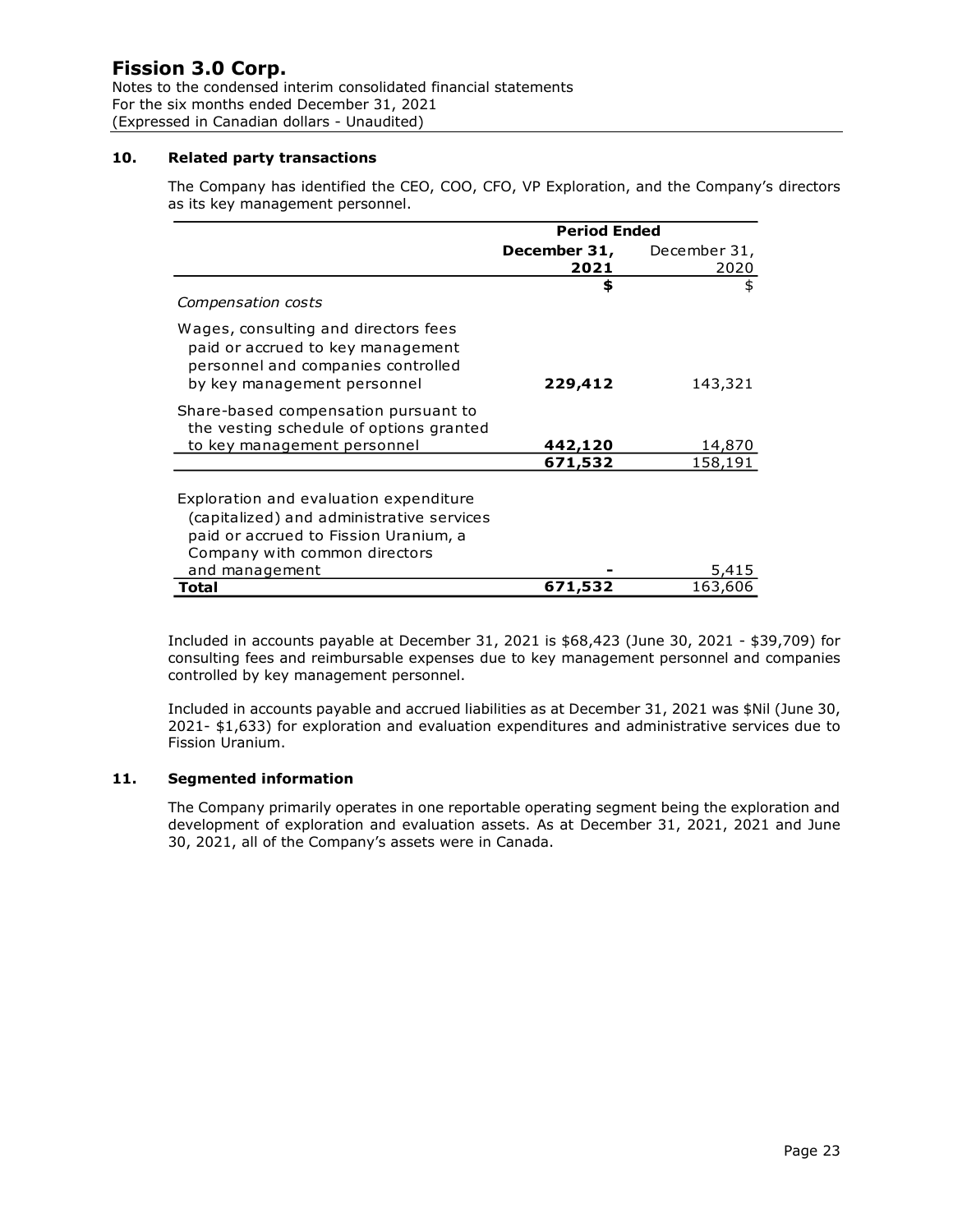#### **12. Capital management**

The Company's objectives when managing capital are to safeguard the Company's ability to continue as a going concern in order to pursue exploration and development of its exploration and evaluation assets and to maintain a flexible capital structure which optimizes the costs of capital at an acceptable risk.

The Company depends on external financing to fund its activities. The capital structure of the Company currently consists of common shares, stock options and warrants.

Changes in the equity accounts of the Company are disclosed in the statements of changes in equity. The Company manages the capital structure and makes adjustments to it in light of changes in economic conditions and the risk characteristics of the underlying assets. To maintain or adjust the capital structure, the Company may attempt to issue new shares or debt or dispose of assets. The issuance of common shares or issuance of debt requires approval of the Board of Directors.

The Company reviews its capital management approach on an on-going basis and updates it as necessary depending on various factors, including capital deployment and general industry conditions. The Company anticipates continuing to access equity markets and the use of joint ventures to fund continued exploration and development of its exploration and evaluation assets and the future growth of the business.

#### **13. Financial instruments and risk management**

*International Financial Reporting Standards 13, Fair Value Measurement*, establishes a fair value hierarchy that reflects the significance of the inputs used in making the measurements. The fair value hierarchy has the following levels:

Level 1 – quoted prices (unadjusted) in active markets for identical assets or liabilities;

Level 2 – inputs other than quoted prices included in Level 1 that are observable for the asset or liability, either directly (i.e. as prices) or indirectly (i.e. derived from prices); and

Level 3 – inputs for the asset or liability that are not based on observable market data (unobservable inputs).

The Company's financial instruments consist of cash and accounts payable and accrued liabilities. For cash and accounts payable and accrued liabilities, the carrying values are considered to be a reasonable approximation of fair value due to the short-term nature of these instruments.

The Company's financial instruments are exposed to a number of financial and market risks, including credit, liquidity and foreign exchange risks. The Company does not currently have in place any active hedging or derivative trading policies to manage these risks since the Company's management does not believe that the current size, scale and pattern of its operations warrant such hedging activities.